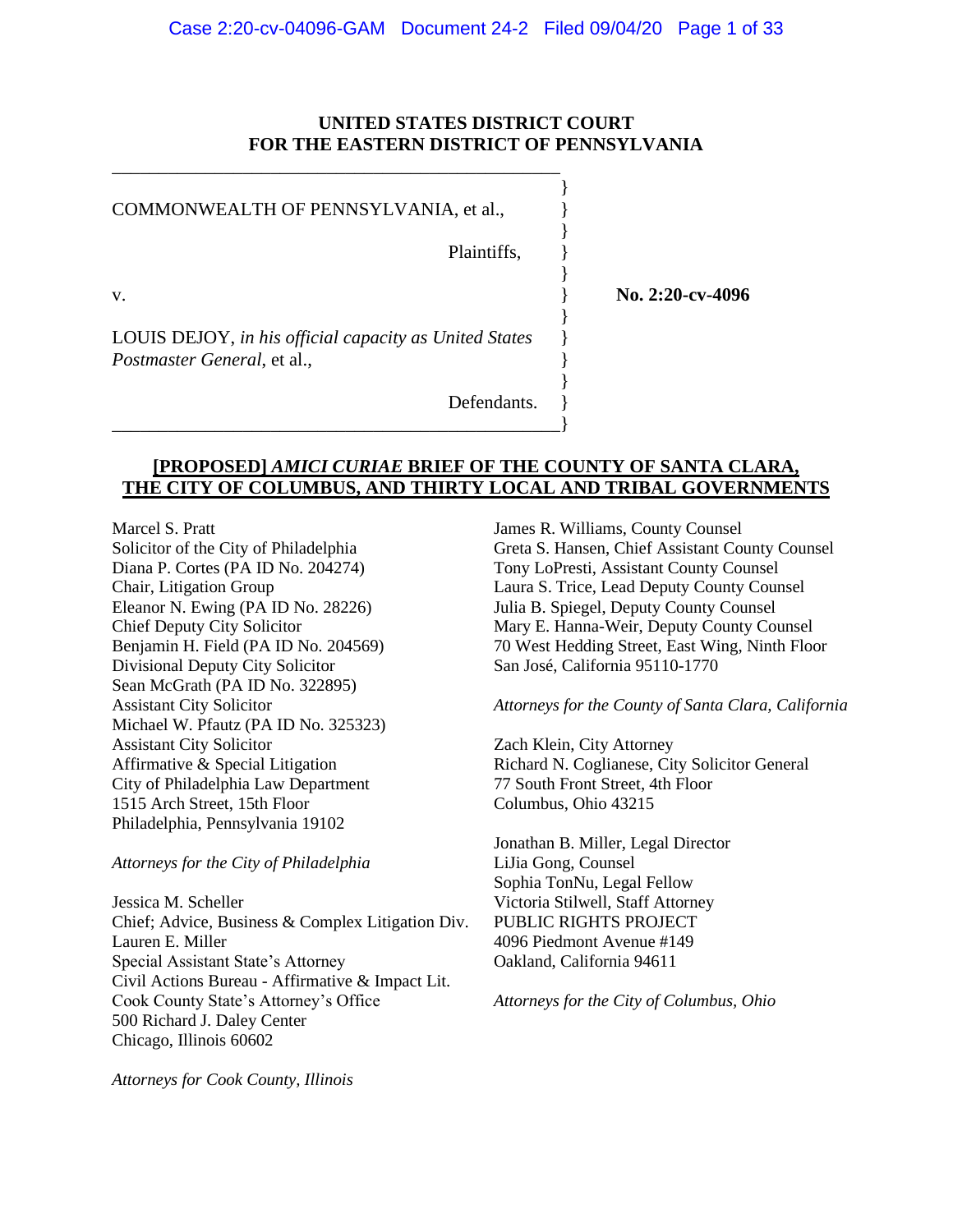# **TABLE OF CONTENTS**

| I. |    | USPS CHANGES HARM AMICI'S ABILITY TO ADMINISTER AND<br>FACILITATE THE NOVEMBER 3, 2020 PRESIDENTIAL GENERAL                        |
|----|----|------------------------------------------------------------------------------------------------------------------------------------|
|    |    | A. USPS Changes Impede Amici's Ability to Reliably Send and Receive                                                                |
|    |    | 1. USPS Changes Impede Delivery and Receipt of Vote-By-Mail, Absentee,                                                             |
|    |    | 2. USPS Changes Impede Voter Registration and List Maintenance 8                                                                   |
|    | 3. | USPS Changes Impede Voter Outreach and Education Efforts  9                                                                        |
|    |    | 4. USPS Changes Impede Outreach to Cure Ballot Deficiencies 10                                                                     |
|    |    | B. USPS Changes Create Significant Administrative and Operational Burdens                                                          |
|    |    | 1. Many Amici Must Seek to Expand In-Person Voting Options and                                                                     |
|    |    | 2. Many Amici Will Need to Add Official Ballot Drop Boxes, More<br>Frequently Empty Drop Boxes, and Increase Messaging Around Drop |
|    |    | 3. Amici Must Absorb Increased Mail and Other Costs15                                                                              |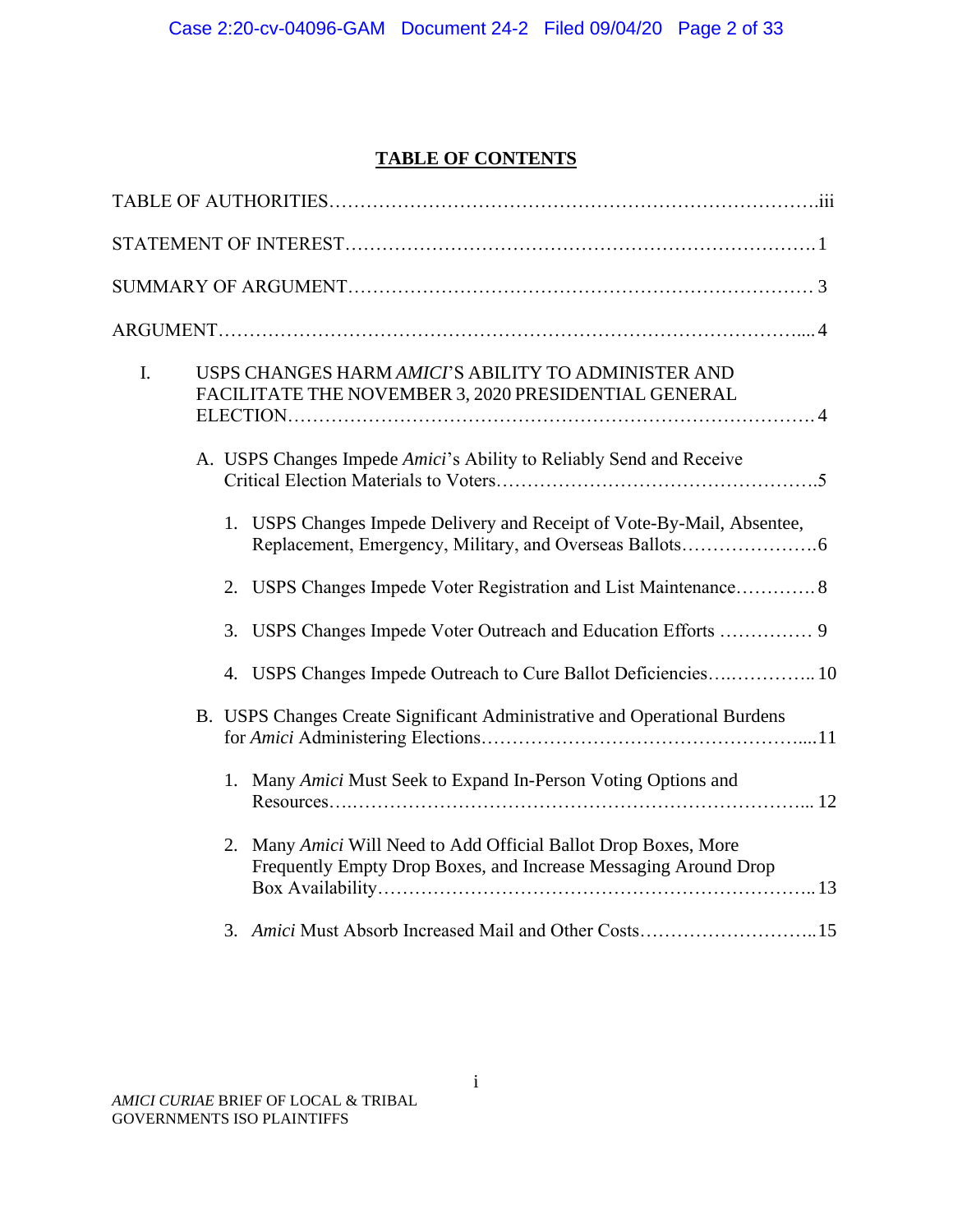| II. | USPS CHANGES UNDERMINE OTHER CORE LOCAL AND TRIBAL                  |
|-----|---------------------------------------------------------------------|
|     | A. USPS Delays Interfere with Timely Payments to and from Amici and |
|     |                                                                     |
|     | C. USPS Delays Undermine Critical Local Health Care Services20      |
|     |                                                                     |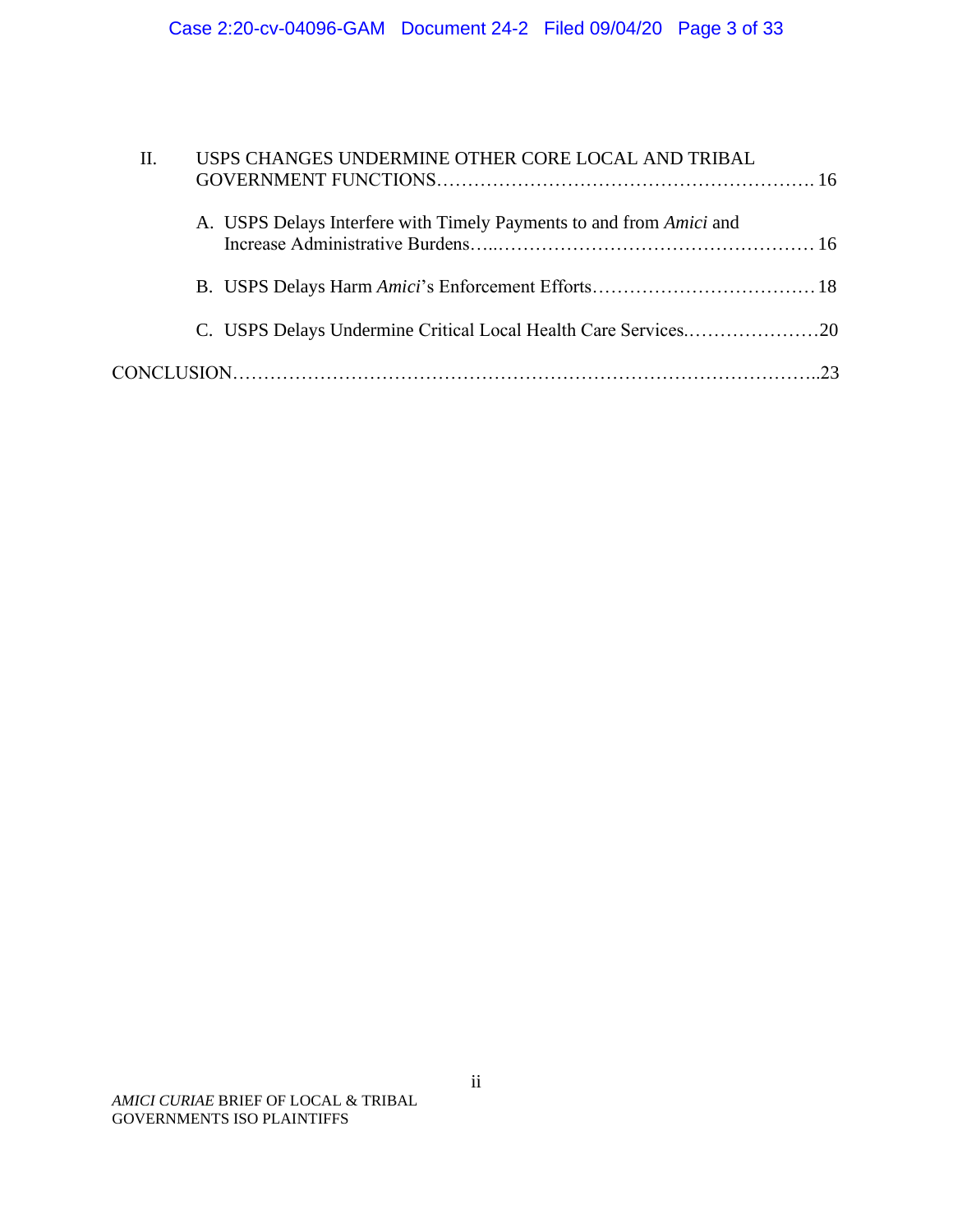# **TABLE OF AUTHORITIES**

Page

## **Federal Statutes and Rules**

# **State Statutes**

AMICI CURIAE BRIEF OF LOCAL & TRIBAL **GOVERNMENTS ISO PLAINTIFFS**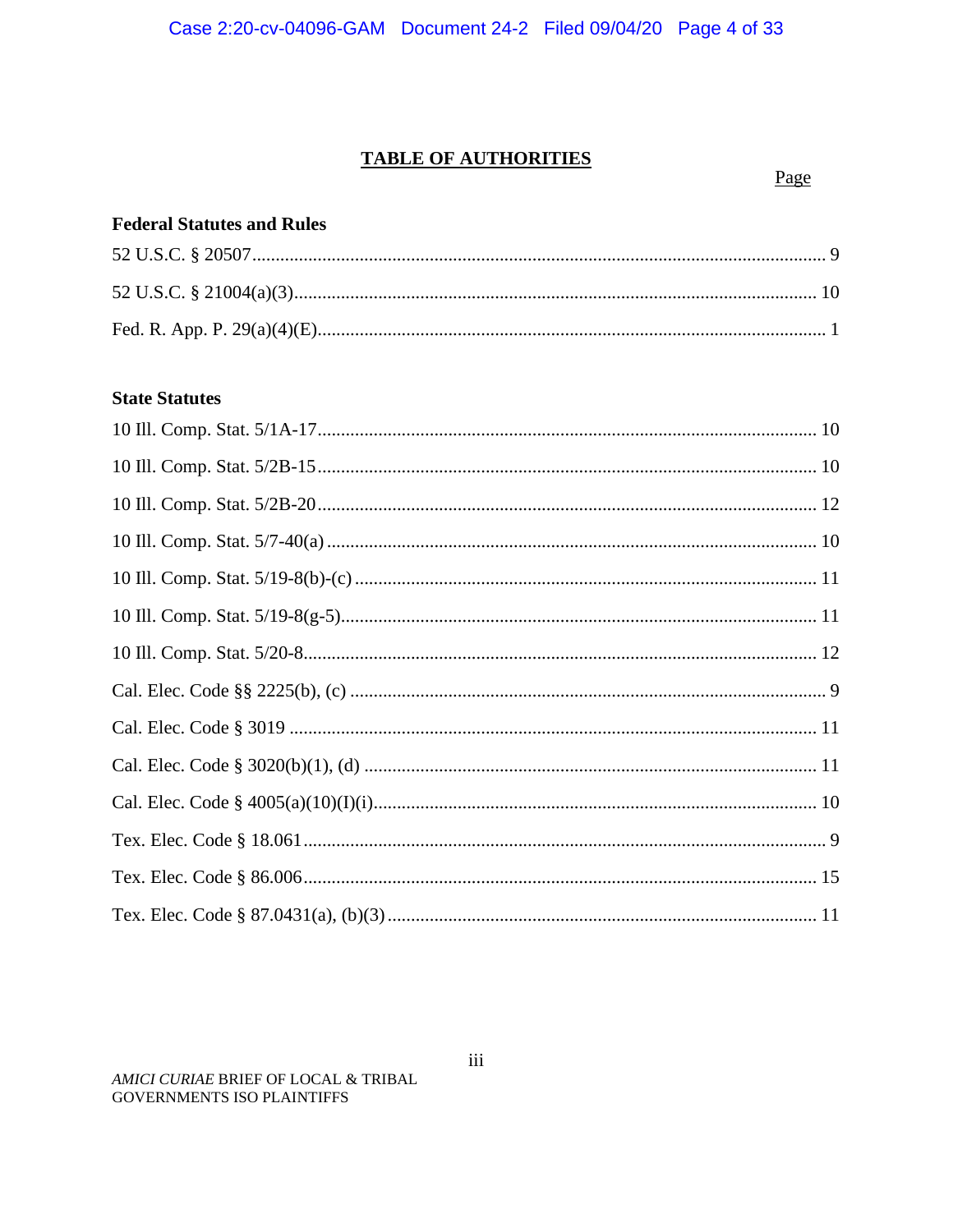# **Local and Tribal Ordinances**

| Emergency Yurok Tribe Election Ordinance §§ 4003, 4203, 4401, 4502 (Aug. 11, 2020) 13 |  |
|---------------------------------------------------------------------------------------|--|

# **Other Authorities**

| Alex Ura, Texas' Most Populous County Sending Mail-in Ballot Applications to Millions of    |
|---------------------------------------------------------------------------------------------|
| Alexa Ura, Texas Tells Harris County to Halt Plan to Send all Voters                        |
| Bethany Blankley, Candidates, Others Sue Secretary of State over Election Law Violations,   |
| Bill Bush, Few Will Travel Far to Franklin County's Single Early-Voting Site, Analysis      |
| Catherine Candisky, Ohio Drug Overdose Deaths Back on Rise,                                 |
|                                                                                             |
|                                                                                             |
| Cook County Government, Cook County Health Patients Experience Major Delays in              |
| Erin Cox et al., Postal Service Warns 46 States Their Voters Could Be Disenfranchised by    |
| Erin Spaht, VERIFY: No, the Post Office Did Not Triple the Cost States Pay to Mail Election |
| Jacob Bogage, 'Everyone's Clueless': Cost-Cutting Uncertainty Mires Postal Service In More  |
| Jacob Pramuk, Fewer Voters Say They're Voting by Mail Amid Uproar over USPS Changes,        |

*AMICI CURIAE* BRIEF OF LOCAL & TRIBAL GOVERNMENTS ISO PLAINTIFFS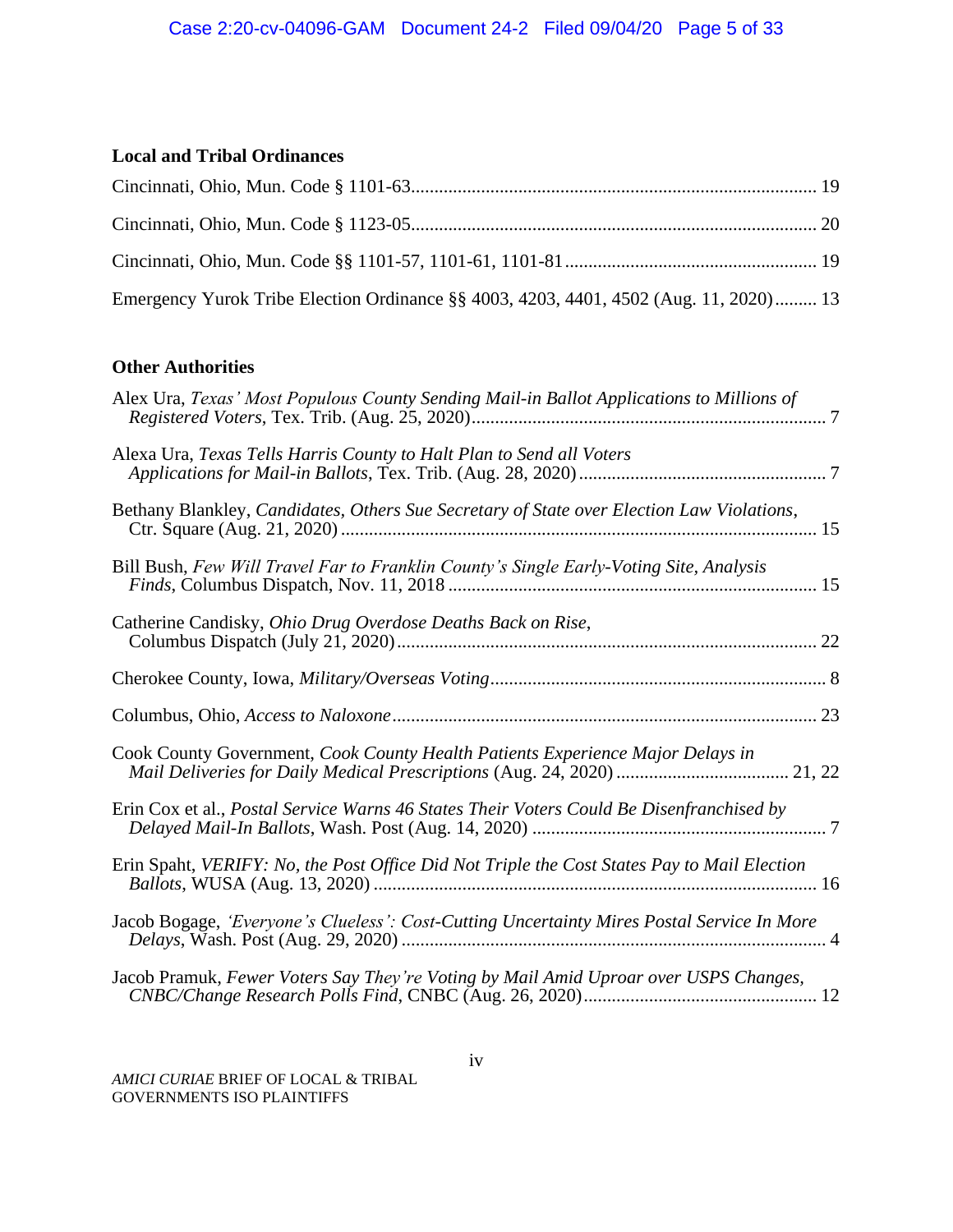| Jan Hoffman, Fearing a 'Twindemic,' Health Experts Push Urgently for Flu Shots,                                                                                                     |
|-------------------------------------------------------------------------------------------------------------------------------------------------------------------------------------|
| Letter from Thomas J. Marshall, Gen. Couns., U.S. Postal Serv., to U.S. States (July 29, 2020). 6                                                                                   |
| Lila Carpenter, Signature Match Laws Disproportionately Impact Voters Already on the                                                                                                |
| Mark Munro, As COVID-19 Resurges, So Does the Threat to Local Budgets,                                                                                                              |
| Nat'l Conf. of State Legislatures, <i>Voting Outside the Polling Place</i> , at tbl. 11 (2020  7, 11                                                                                |
| Nat'l Inst. of Health, National institute on Drug Abuse: Opioid Summaries by State (2018) 22                                                                                        |
| Ohio Sec'y of State, The Use of Drop Boxes and                                                                                                                                      |
| Press Release, Harris County Clerk, Harris County Clerk Chris Hollins Requests Governor<br>Abbott to Extend Deadline to Receive Mailed Ballots After Election Day (Aug. 20, 2020) 7 |
| Samuel Stebbins & Grant Suneson, Amid Coronavirus Pandemic,<br>Missed Rent and Mortgage Payments Are Piling Up In Nearly Every State,                                               |
|                                                                                                                                                                                     |
| Tony Romm, Over 700 Cash-strapped Cities Halt Plans to Repair Roads, Water Systems, or                                                                                              |
| U.S. Ctrs. for Disease Control & Prevention, CDC COVID Data Tracker:<br>Trends in Number of COVID-19 Cases in the US Reported to CDC, by State/Territory  1                         |
| U.S. Dep't of Health & Human Servs., Cincinnati City Health Department:                                                                                                             |
| U.S. Dep't of Just., Uniformed and Overseas Citizens Absentee Voting Act, (Feb. 18, 2020) 8                                                                                         |
| U.S. Election Assistance Comm'n, Election Administration and Voting Survey: 2018                                                                                                    |
|                                                                                                                                                                                     |
| U.S. Postal Serv., State and Local Election Mail - User's Guide, Pub. No. 632 (Jan. 2020) 15                                                                                        |
| United Indian Health Servs, UIHS COVID-19 Response, Facebook (Apr. 2, 2020) 21                                                                                                      |
|                                                                                                                                                                                     |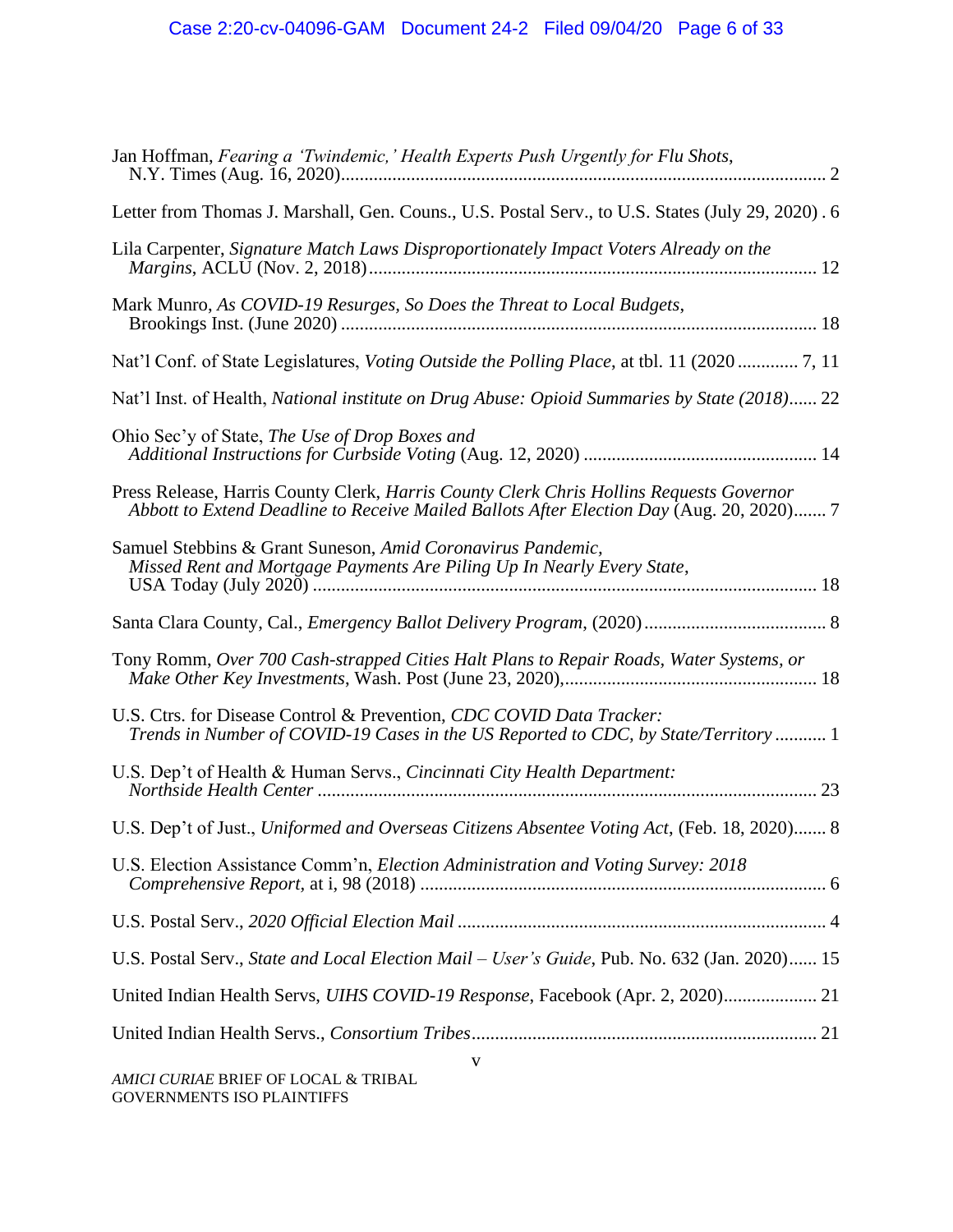Zach Gespart, *Harris County OKs \$17M to Add Polls, Voting Hours and Drive-Thru Balloting For November Election*, Houston Chronicle (Aug. 25, 2020) .................................................. 13

*AMICI CURIAE* BRIEF OF LOCAL & TRIBAL GOVERNMENTS ISO PLAINTIFFS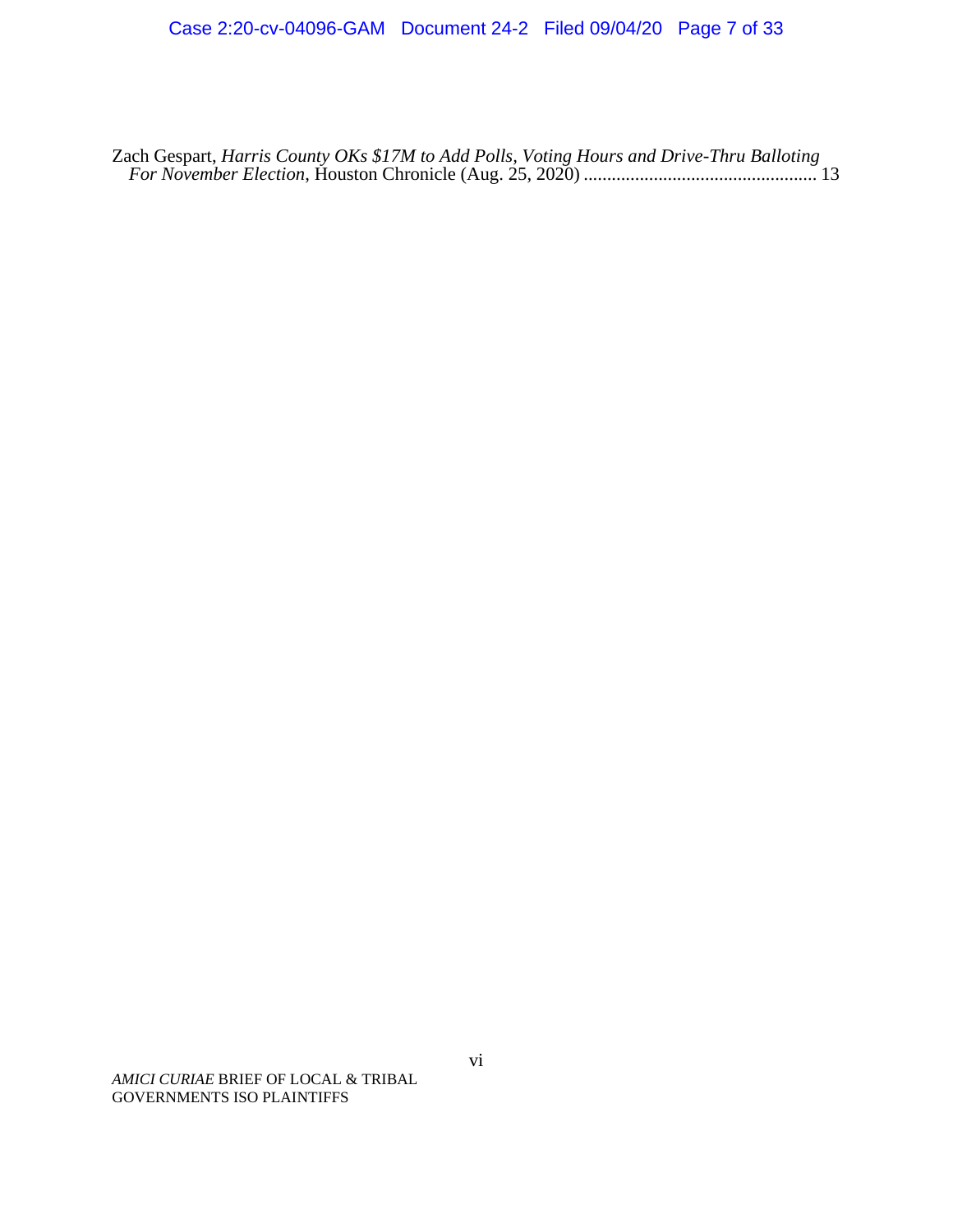#### **STATEMENT OF INTEREST**

Amici, led by the County of Santa Clara and the City of Columbus,<sup>1</sup> are local and tribal governments from across the county—representing communities large and small, rural and urban. *Amici* rely on the United States Postal Service ("USPS" or "Postal Service") as the operational backbone of many essential government functions. Through the mail, *amici* administer elections, issue notices of violations of local ordinances, send pension checks, deliver medication, and provide diagnostic medical testing results—many of which are time-sensitive, time-bound, or otherwise require immediate attention.

*Amici*'s dependence on reliable Postal Service mail delivery has taken on even greater significance over the past six months due to the outbreak of the COVID-19 pandemic across the United States.<sup>2</sup> With many government offices closed, in-person staffing significantly reduced, and residents encouraged to limit in-person contacts with people outside of their households, much of the business of government is conducted online, over the phone, and increasingly, through the mail. For some segments of the population, whether because of lack of familiarity with or access to the internet, the mail is the easiest way to apply for benefits, pay tickets and utility bills, or obtain additional services from their local or tribal government. The COVID-19 induced public health and economic crises have increased residents' reliance on their local and tribal governments, including for the receipt of rental assistance and health care.

<sup>&</sup>lt;sup>1</sup> *Amici* declare that: (i) none of the parties nor their counsel prepared this brief in whole or in part; (ii) no party or party's counsel contributed money that was intended to fund the preparation or submission of the brief; and (iii) no person or entity contributed money that was intended to fund the preparation or submission of the brief. Fed. R. App. P. 29(a)(4)(E).

<sup>&</sup>lt;sup>2</sup> As of September 4, 2020, more than 6 million people have contracted COVID-19 and over 185,000 COVID-19related deaths have been reported in the United States; the Centers for Disease Control and Prevention reported 43,249 new COVID-19 cases on September 1, 2020 alone. U.S. Ctrs. for Disease Control & Prevention, *CDC COVID Data Tracker: Trends in Number of COVID-19 Cases in the US Reported to CDC, by State/Territory*, [https://perma.cc/GDD7-TRJ6.](https://perma.cc/GDD7-TRJ6)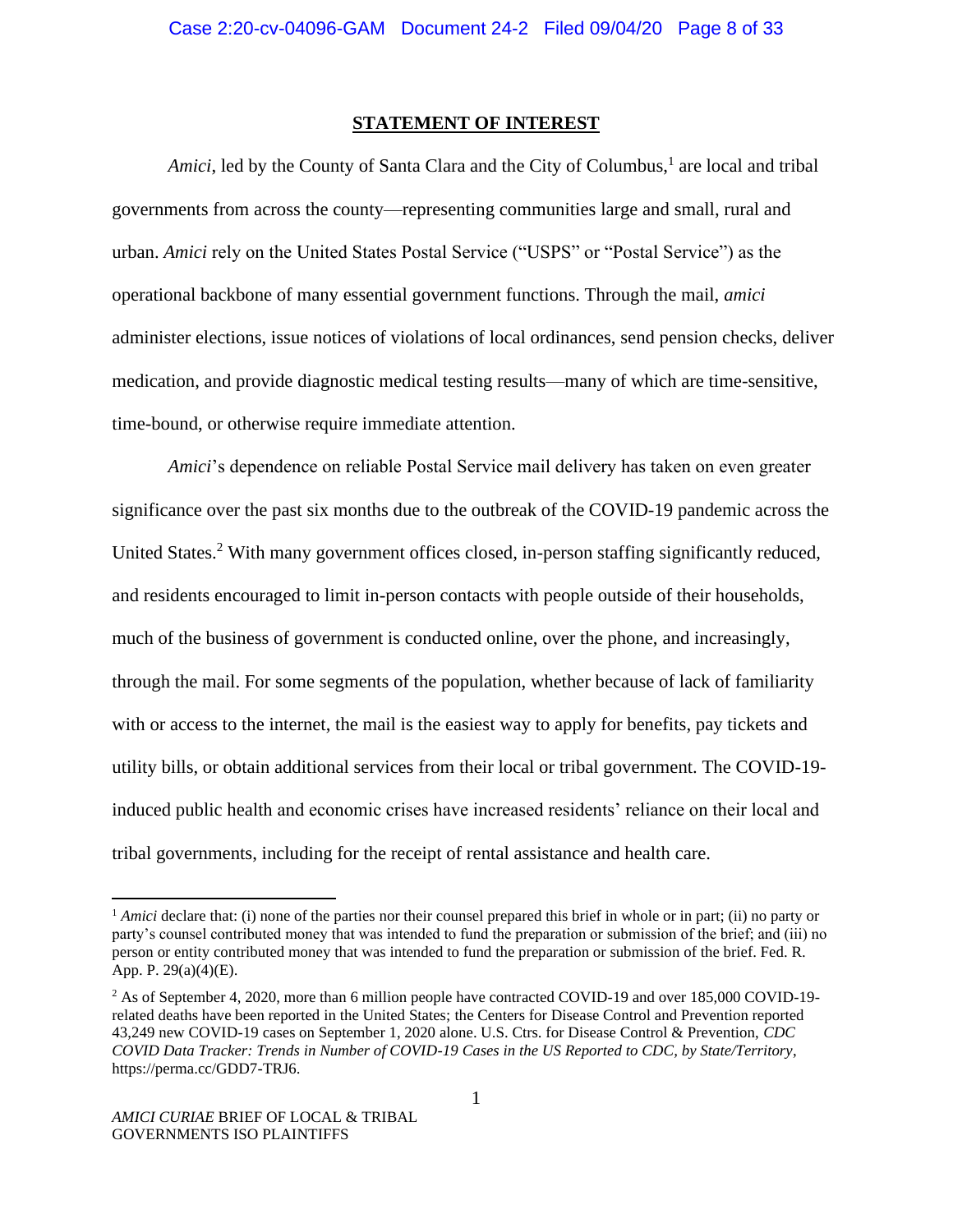*Amici* also rely on the Postal Service to administer and facilitate federal, state, and local elections. Some *amici* run elections operations directly, setting up polling locations and counting mail-in or absentee ballots. Others facilitate local elections, are tasked with protecting public safety at polling locations, and engage their communities through registration drives, voter outreach, and other efforts to ensure that residents fulfill their civic duty to vote. All *amici* are more dependent on the efficient and reliable delivery of election-related mail this year due to public health concerns. Public health experts warn of a new surge of COVID-19 in the fall and winter, which may be aggravated by a severe flu season.<sup>3</sup> To mitigate the health risks associated with contact outside of the home such as voting in person, some *amici* are mailing ballots to all eligible voters, while others are encouraging voters—especially those with health risks or who are living with vulnerable family members—to use mail-in options to cast their ballots. All *amici* have a vested interest in ensuring that elections are run effectively and fairly, protecting the fundamental rights of their constituents and fulfilling their statutory obligations to run and support elections while complying with public health orders and recommendations.

But now, a series of changes enacted by the recently appointed Postmaster General Louis DeJoy has undermined *amici*'s ability to use the mail. By slowing mail delivery and reducing the availability of mail services in certain areas, these changes hamper *amici*'s ability to execute their core governmental functions at a time when communities need services more than ever. *Amici* submit this brief to highlight the urgent harms that *amici* face.

<sup>3</sup> Jan Hoffman, *Fearing a 'Twindemic,' Health Experts Push Urgently for Flu Shots*, N.Y. Times, (Aug. 16, 2020) https://perma.cc/ZUY3-V4TL.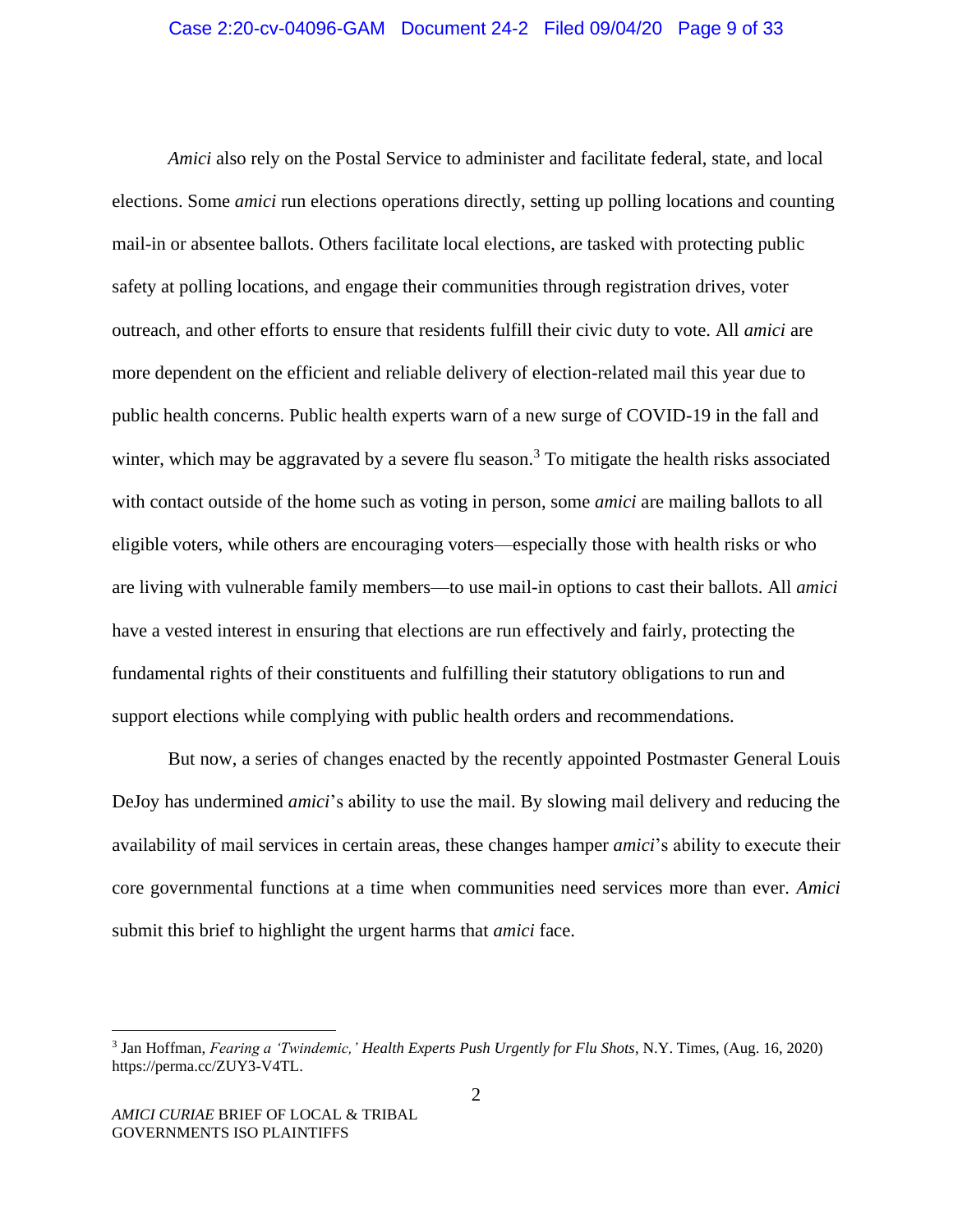#### **SUMMARY OF ARGUMENT**

For *amici*—a broad group of local and tribal governments—reliable and efficient mail services are essential to the administration of core local government functions. That reliance is even more acute today because of the COVID-19 pandemic.

The changes to Postal Service policies will irreparably harm *amici's* ability to administer and facilitate the November General Election. *Amici* rely on the Postal Service at nearly every point in the election administration process—to maintain voter rolls, register voters, conduct voter outreach and education, provide ballots, and receive completed ballots. The uncertainty and delays caused by the USPS policy changes now jeopardize these critical functions. The changes have undermined public confidence in voting by mail at a time when public health risks weigh strongly against unnecessary contact outside of the home such as voting in person. The changes also have increased the administrative burdens on *amici* to rapidly set up additional ways for voters to exercise their constitutional right to vote.

Further, the changes interfere with *amici*'s other essential government functions such as collecting fees and taxes, sending pension payments, and enforcing local ordinances. *Amici* also depend on reliable Postal Service mail to provide critical health care services such as prescription refills, contact tracing, sexually-transmitted infection testing, and opioid overdose prevention. Without these services, patients are at risk for complications that could lead to emergency room visits and hospitalizations at a time when individuals are encouraged to stay home. In many instances, a delay of even a day can lead to irreparable harm—for *amici*, in fulfilling statutory obligations and ensuring efficient service delivery, and for their constituents, an elderly voter's ballot may not be counted, a retiree may not be able to pay rent, or a patient may not receive life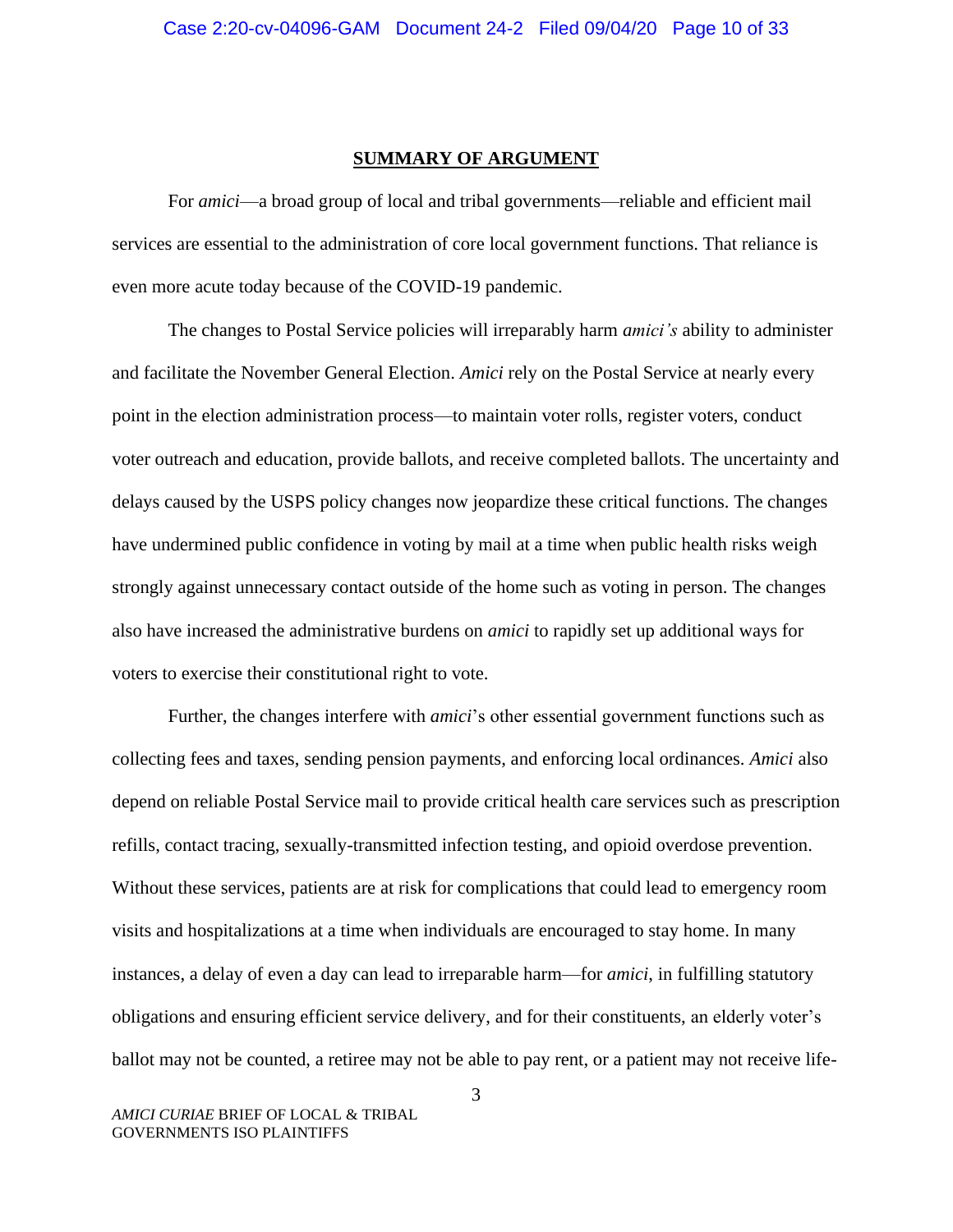saving medication. For these reasons, *amici* urge this Court to grant Plaintiffs' motion seeking preliminary relief.

## **ARGUMENT**

## **I. USPS CHANGES HARM** *AMICI***'S ABILITY TO ADMINISTER AND FACILITATE THE NOVEMBER 3, 2020 PRESIDENTIAL GENERAL ELECTION**

*Amici* and their voting constituents rely on the Postal Service to conduct free and fair elections. Especially for the *amici* that are responsible for election administration, their reliance became even more pronounced in recent months as they planned for greater voting by mail in response to public health concerns surrounding in-person contact during the pandemic.<sup>4</sup> However, those plans were thrown into question starting in early July 2020, when newly appointed Postmaster General Louis DeJoy instituted significant changes to USPS policies and operations. These changes included restricting operating hours and extra delivery trips, delaying mail processing and sorting, and changing election mail classifications and charges.<sup>5</sup> The resulting degradation of USPS operations and mail delivery speed (1) impedes *amici*'s ability to reliably send and receive critical election materials to voters and (2) creates significant administrative and operational burdens for *amici*, which must now augment their non-mail voting options and related messaging less than two months before the General Election.

<sup>4</sup> The Postal Service also anticipated increased vote by mail in the General Election. *See, e.g*., U.S. Postal Serv., *2020 Official Election Mail*, https://perma.cc/6DXC-UZ96 (noting its creation of an official mail kit "in preparation for increasing Official Election Mail volume during the 2020 election season").

<sup>5</sup> On August 18, 2020, Postmaster DeJoy issued a statement "suspending" some of the changes, at least temporarily, but his statement did not reverse the confusion and harms already caused to USPS operations and *amici*. *See, e.g*., Jacob Bogage, (Aug. 29, 2020), *'Everyone's Clueless': Cost-Cutting Uncertainty Mires Postal Service In More Delays*, Wash. Post, https://perma.cc/8FMC-XDHQ.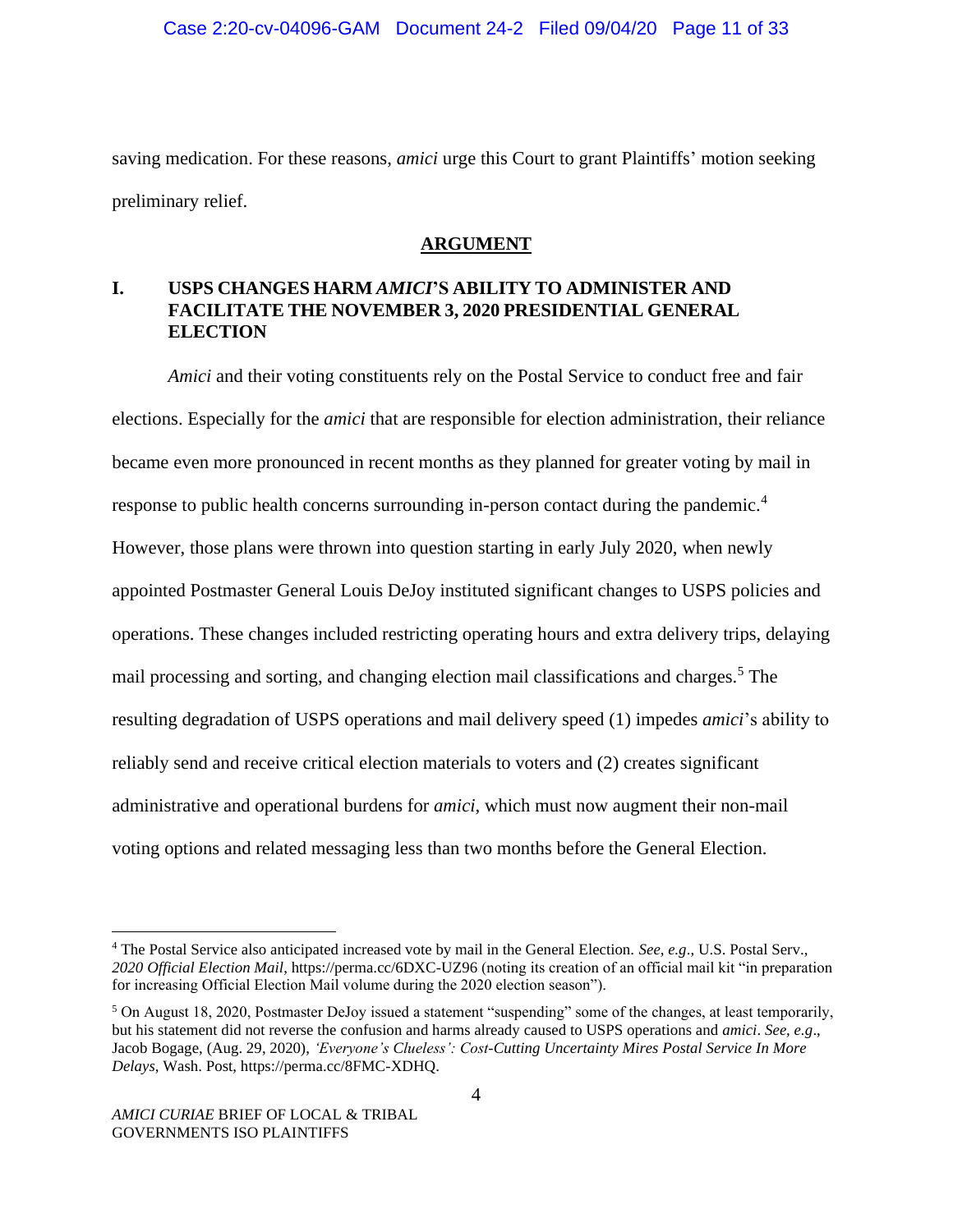## **A. USPS Changes Impede** *Amici***'s Ability to Reliably Send and Receive Critical Election Materials to Voters.**

The changes to Postal Service operations and policies hinder *amici*'s ability to disseminate and receive core election information and materials, as required by federal and state law. Specifically, the USPS changes impede *amici*'s ability to: (1) send and receive requests for vote-by-mail, absentee, replacement, emergency, military, and overseas ballots; (2) regularly update and maintain voter registration rolls; (3) conduct voter outreach and education, including distribution of voter information guides; and (4) enable voters to timely address vote-by-mail ballot deficiencies.

These concerns about mail efficiency and reliability are not mere speculation. On August 6, 2020, for example, a candidate for office in Santa Clara County contacted the County's Registrar of Voters to update the candidate's statement of qualifications and inform the County that the candidate would send the requisite payment using USPS overnight guaranteed delivery. Six days later, the Postal Service sent the candidate a notice indicating it was unable to locate delivery information for the envelope carrying the check, which the County had not received. Not until August 14, 2020, long after the filing deadline, did the Postal Service locate and deliver the envelope. Had the candidate not acted swiftly to find an alternate payment method, due to the Postal Service delays, the candidate likely would have been unable to have the statement included in the county voter information guide, which is sent to all voters within the district.

The Postal Service has acknowledged this new reality. In letters to forty-six states and the District of Columbia, the Postal Service stated that its newly instituted operational delays will slow election-related mail, even indicating that some ballots requested close to state deadlines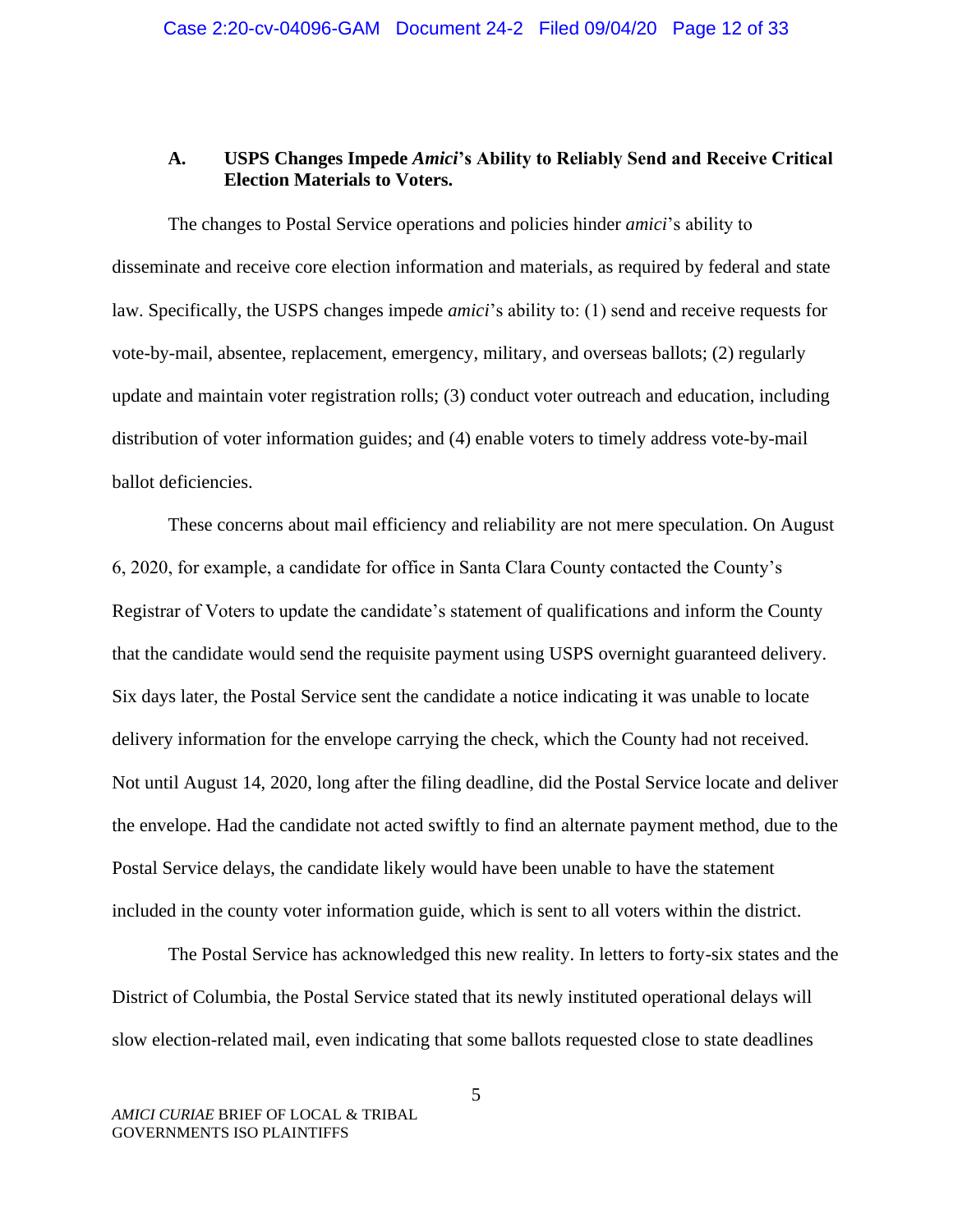### Case 2:20-cv-04096-GAM Document 24-2 Filed 09/04/20 Page 13 of 33

are unlikely to arrive in time to be counted.<sup>6</sup> As detailed below, similar delays now imperil *amici*'s election administration and facilitation plans a mere two months before the General Election.

## 1. USPS Changes Impede Delivery and Receipt of Vote-By-Mail, Absentee, Replacement, Emergency, Military, and Overseas Ballots.

The mail is a critical way by which voters receive and return their ballots. Whether a voter is using a vote-by-mail, absentee, replacement, or emergency ballot, or is a military or overseas voter, many citizens rely upon the mail to exercise their fundamental right to vote. More than a quarter of the 120 million Americans who cast ballots in the 2018 General Election did so by mail, and Postal Service mail was the most common method of ballot return.<sup>7</sup> In Santa Clara County more than 950,000 voters received ballots in the mail in the March primary—and 87% of those who voted used mail-in ballots to cast their votes. In Chicago, Illinois, vote-bymail is on the rise, jumping from around 4% of ballots cast in the 2000-2012 presidential elections to more than 20% in the March 2020 primary, with further increases expected in the 2020 General Election. In surrounding suburban Cook County, Illinois, the County Clerk's Office already has received more than 176,800 vote-by-mail applications for the upcoming General Election—more than double the total number of mail ballots cast in the 2016 General Election. Harris County, Texas, experienced a more than 550% increase in vote-by-mail use between the 2016 and 2020 presidential primary run-offs and expects even larger numbers in the

<sup>6</sup> *See* Letter from Thomas J. Marshall, Gen. Couns., U.S. Postal Serv., to U.S. States (July 29, 2020), [https://perma.cc/E34C-7YXG.](https://perma.cc/E34C-7YXG)

<sup>7</sup> U.S. Election Assistance Comm'n, *Election Administration and Voting Survey: 2018 Comprehensive Report,* at i, 98 (2018), [https://perma.cc/8UGH-98UJ.](https://perma.cc/8UGH-98UJ) Ballots may also be returned at polling locations and ballot drop boxes, depending on local and state regulations and policies.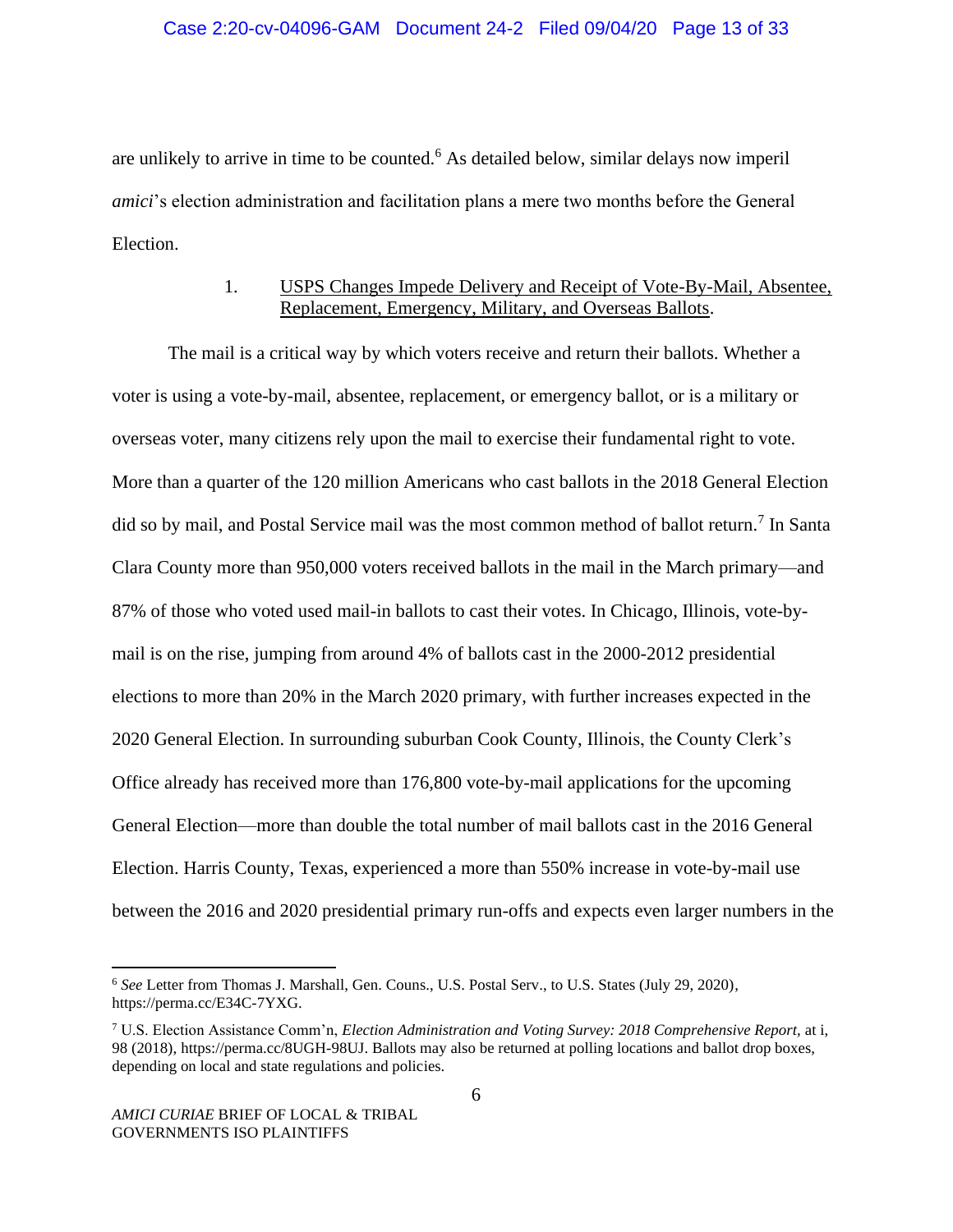### Case 2:20-cv-04096-GAM Document 24-2 Filed 09/04/20 Page 14 of 33

November General Election due, in part, to plans to mail ballot applications to all 2.4 million registered voters.<sup>8</sup> And in Los Angeles County, all registered voters will receive vote-by-mail ballots, meaning that approximately 5.5 million votes could be cast by mail.

The efficient delivery of these ballots is critical for voters to receive, complete, and mail their ballots back to *amici* in time for their votes to be counted—as the Postal Service itself acknowledged.<sup>9</sup> This is particularly true in the vast majority of states where ballots, postmarked on or before Election Day, must also be received by Election Day or shortly thereafter.<sup>10</sup> It is also disproportionately true for elderly voters, who are more likely to vote by mail, particularly given their increased vulnerability to COVID-19. For example, in the March 2020 primary, Santa Clara County voters who were 65 and older used mail-in ballots 93.5% of the time, compared to around 70-80% for younger voters.

Mail delays are especially harmful to the emergency ballot delivery program in Santa Clara County and similar programs administered by other *amici*. The program is used by facilities that house voters who are hospitalized, incarcerated, or disabled and unable to retrieve their ballots themselves or to vote in person, allowing them to request a replacement vote-bymail ballot. The program has particularly high uptake with senior living facilities, assisted living

<sup>8</sup> Press Release, Harris County Clerk, *Harris County Clerk Chris Hollins Requests Governor Abbott to Extend Deadline to Receive Mailed Ballots After Election Day* (Aug. 20, 2020), [https://perma.cc/Y58Z-MEW9;](https://perma.cc/Y58Z-MEW9) Alex Ura, *Texas' Most Populous County Sending Mail-in Ballot Applications to Millions of Registered Voters*, Tex. Trib. (Aug. 25, 2020), [https://perma.cc/8NSK-LZBX.](https://perma.cc/8NSK-LZBX) Whether all 2.4 million applications for ballots ultimately will be sent to Harris County voters is being contested by the Texas Secretary of State. *See* Alexa Ura, *Texas Tells Harris County to Halt Plan to Send all Voters Applications for Mail-in Ballots*, Tex. Trib. (Aug. 28, 2020), [https://perma.cc/HH8U-THUD.](https://perma.cc/HH8U-THUD)

<sup>9</sup> *See* Erin Cox et al., *Postal Service Warns 46 States Their Voters Could Be Disenfranchised by Delayed Mail-In Ballots*, Wash. Post (Aug. 14, 2020)[, https://perma.cc/5CAW-YWR4.](https://perma.cc/5CAW-YWR4)

<sup>10</sup> *See* Nat'l Conf. of State Legislatures, *Voting Outside the Polling Place*, at tbl. 11 (2020), [https://perma.cc/SJ9E-](https://perma.cc/SJ9E-CLPW)[CLPW.](https://perma.cc/SJ9E-CLPW)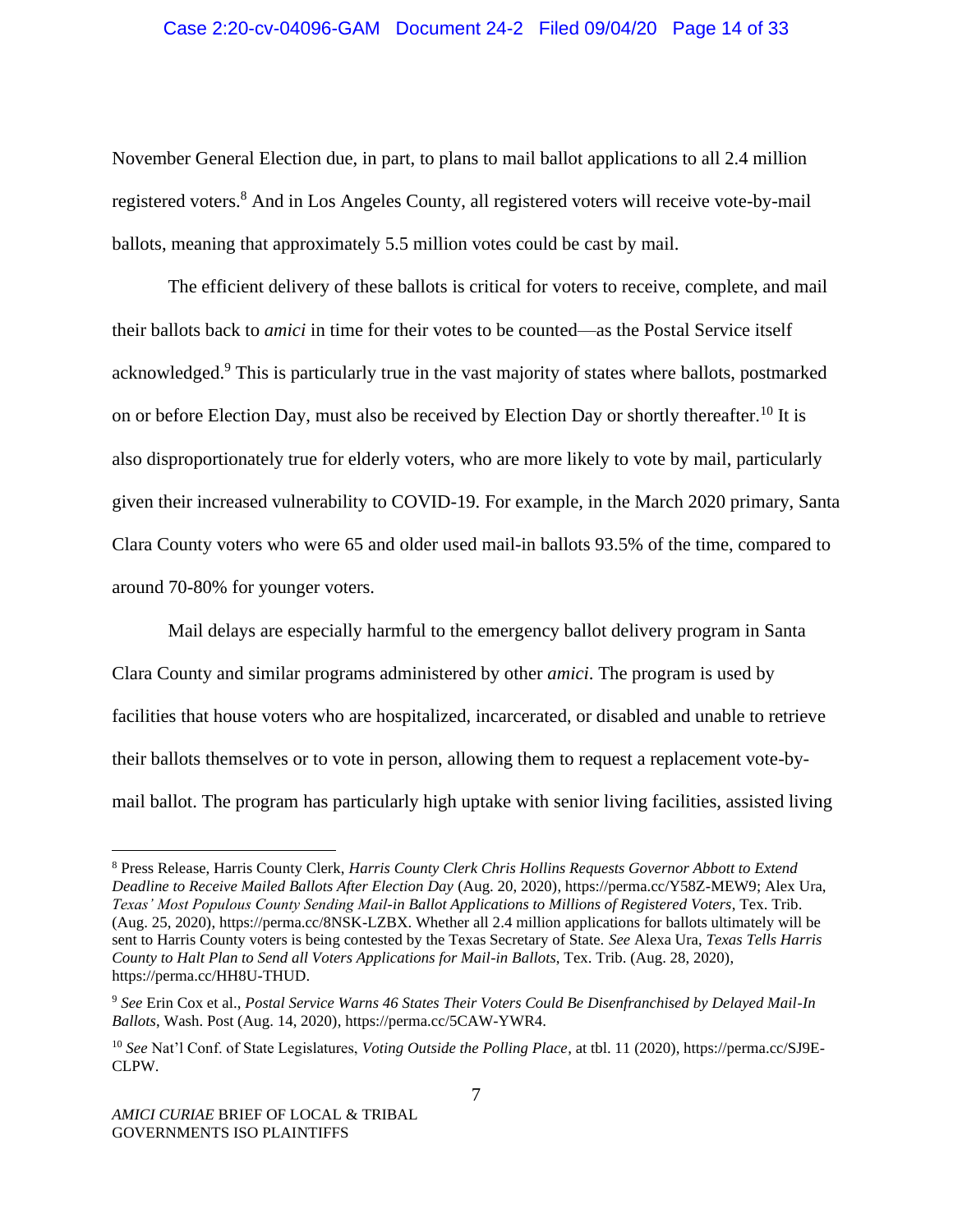### Case 2:20-cv-04096-GAM Document 24-2 Filed 09/04/20 Page 15 of 33

centers, residential care facilities, and behavioral health care facilities. If a facility requests to participate in the program, the County's Registrar of Voters allows voters to request a ballot to be mailed to them up until seven days before Election Day.<sup>11</sup> But given the proximity of these requests to Election Day, mail delays of even one or two days could mean that ballots are not sent to voters or received by the County's Registrar of Voters in time to be counted.

Uniformed and overseas voters are also acutely impacted. To receive a ballot, these voters must complete a request form, which is typically sent by Postal Service mail.<sup>12</sup> In turn, *amici* must mail, fax, or email the ballot to the military or overseas voter. Once complete, most of these voters must return their ballots by mail, now risking that their ballots will not be received by *amici* in time to be counted.<sup>13</sup> Moreover, some *amici* have strict time limits within which to mail military and overseas ballots, which increases this risk. In Los Angeles County, for example, the Registrar must mail these ballots between September 4 and September 19; as a result, delays in delivering or returning mailed ballots could result in disenfranchisement.

### 2. USPS Changes Impede Voter Registration and List Maintenance.

Efficient and reliable mail is critical for *amici* that directly administer elections. The mail is the primary method for voters to update their voter registration and for elections officials to

<sup>11</sup> *See, e.g*., Santa Clara County, Cal., *Emergency Ballot Delivery Program*, at 3, 7 (2020)[, https://perma.cc/P6RG-](https://perma.cc/P6RG-5CU2)[5CU2.](https://perma.cc/P6RG-5CU2) If the ballot is requested within six days of the election, the County will arrange for ballots to be handdelivered to, or picked up by, the facility. But even then, the voters may be reliant on USPS to return their completed ballots.

<sup>12</sup> *See generally* U.S. Dep't of Just., *Uniformed and Overseas Citizens Absentee Voting Act*, (Feb. 18, 2020), [https://perma.cc/SF3F-5XAE.](https://perma.cc/SF3F-5XAE)

<sup>13</sup> *See, e.g*., Cherokee County, Iowa, *Military/Overseas Voting*[, https://perma.cc/5K3U-ASBJ.](https://perma.cc/5K3U-ASBJ) Further, in Santa Clara County, even where these voters had the option of returning their ballots by fax, 80% of military and overseas voters in the March 2020 election elected to return their ballots by mail.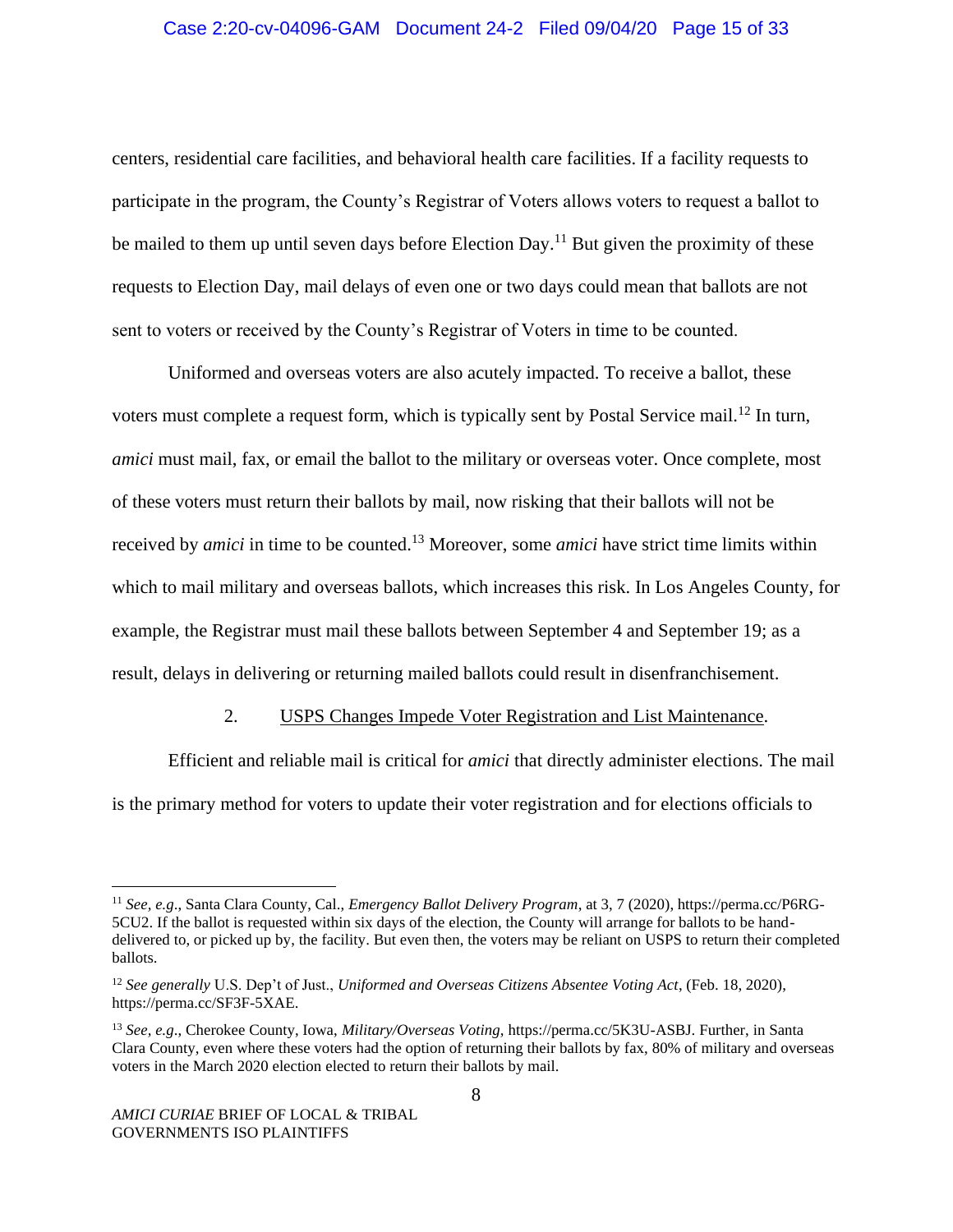### Case 2:20-cv-04096-GAM Document 24-2 Filed 09/04/20 Page 16 of 33

confirm address changes and update their voter rolls, as required under federal and state law.<sup>14</sup> For example, in Santa Clara County, in the last five months alone, almost 31,000 new voters registered to vote, more than 8,000 of whom completed their registrations by paper affidavit and returned them using Postal Service mail.

In addition, most residency confirmation required by federal and state law is conducted by sending out postcard mailers. When an elections official receives information indicating possible voter address changes, the official sends postcards by mail to the address at which the voter is registered.<sup>15</sup> If the postcard is undeliverable, the voter will not receive a vote-by-mail ballot unless they contact the elections official—often by mail—to update or confirm their address. This process is critical to ensuring that voter registration rolls are up to date—*i.e.*, that active voters receive their voting materials and that these materials are not erroneously sent to voters who have moved or are deceased, thereby reducing the likelihood of voter fraud. In Santa Clara County, at least a few hundred postcards have been marked as undeliverable. But due to the Postal Service delays, the County now may not receive those address corrections in time to send ballots to these voters and have them returned in time to be counted.

#### 3. USPS Changes Impede Voter Outreach and Education Efforts.

Voter education and outreach is another critical aspect of *amici*'s election administration and facilitation efforts. It is also core to the mission of the elections departments for many *amici*. In many jurisdictions, significant outreach beyond the basic requirements of the Help America

<sup>&</sup>lt;sup>14</sup> See 52 U.S.C. § 20507; 10 Ill. Stat. 5/1A-25 (requiring Illinois to create and maintain a centralized statewide voter registration list); Tex. Elec. Code § 18.061 (requiring Texas to implement and maintain a statewide computerized voter registration list).

<sup>15</sup> *See, e.g.*, Cal. Elec. Code §§ 2225(b), (c).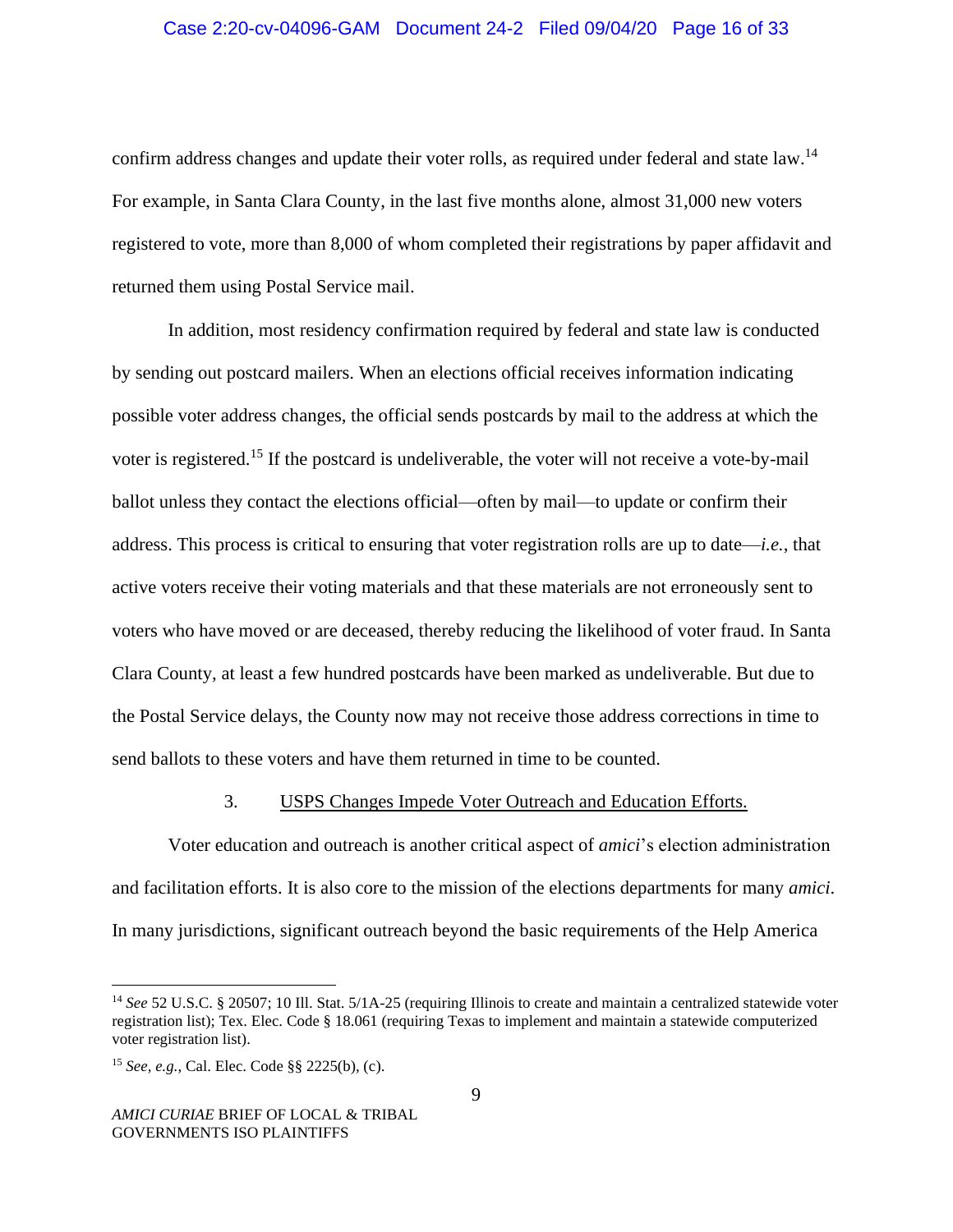Vote Act is statutorily required.<sup>16</sup> Moreover, *amici* must mail out voter information guides and other voter education material to ensure that voters have essential information in advance of the election—including how to change mailing addresses to receive vote-by-mail ballots. This outreach and messaging may need to be augmented and retooled to address concerns about voting by mail, requiring *amici* to make additional expenditures. In Santa Clara County, for example, because of uncertainty caused by the USPS changes, the Registrar of Voters altered its outreach messaging to further emphasize that vote-by-mail ballots can be dropped off at official ballot drop boxes and at polling locations as an alternative to returning ballots through the mail. And in response to voter concerns about the Postal Service, the City of Madison plans to have poll workers available in 206 city parks on Saturday, September 26, and on Saturday, October 3, 2020. Voters may drop off their absentee ballot with a poll worker, who will also be available to serve as a witness, if needed. The City estimates that this initiative will cost around \$106,000.

### 4. USPS Changes Impede Outreach to Cure Ballot Deficiencies.

USPS delays and uncertainty also impede voter outreach by certain *amici* to cure ballot deficiencies, as permitted by state law. Nineteen states have a process for voters to correct errors on their mailed-in ballot, such as a missing signature or signature that does not match voter registration records. However, most of these states have extremely short timeframes for elections officials to notify voters of the error and for the voter to correct it, all of which is predominantly

<sup>16</sup> 52 U.S.C. § 21004(a)(3) (requiring state programs for voter education); *see, e.g*., Cal. Elec. Code § 4005(a)(10)(I)(i) (same); 10 Ill. Comp. Stat. 5/1A-17 (requiring state departments and public institutes of higher learning to make voter registration information available); *id.* 5/7-40(a) (regulating ballot boxes, which allow voters to vote via drop box instead of in-person or by mail); *id.* 5/2B-15 (requiring Illinois election authorities, in light of COVID-19, to automatically send vote by mail applications to any person who voted by mail or in person in a 2018, 2019, or 2020 primary election, as well as to any person who registered to vote or changed their registration address between Illinois' 2020 primary election and July 31, 2020).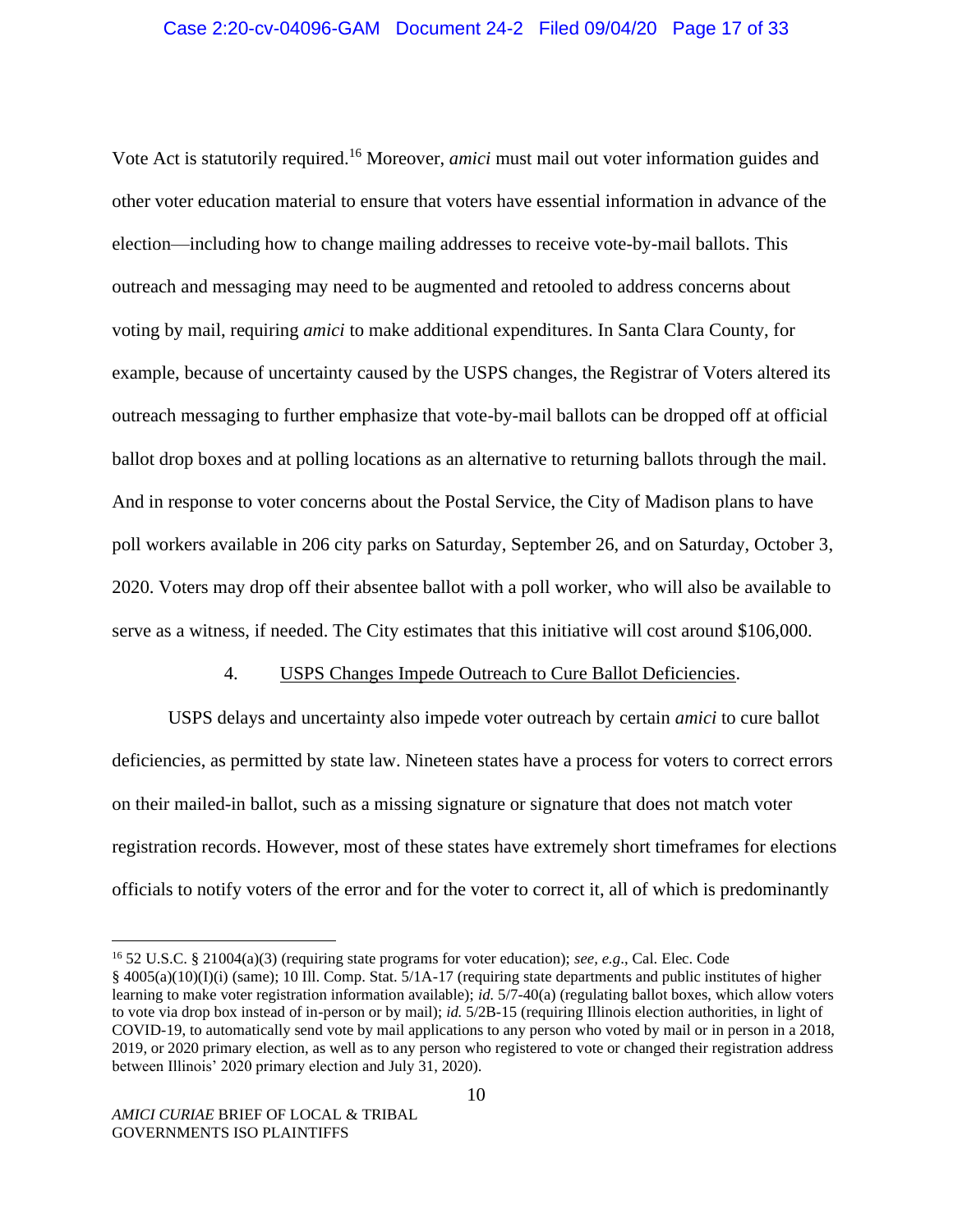### Case 2:20-cv-04096-GAM Document 24-2 Filed 09/04/20 Page 18 of 33

done by Postal Service mail.<sup>17</sup> For example, in California, when elections officials find a missing signature or mismatch between the signature on file and the signature on the ballot, they mail a statement to the voter explaining how the ballot error can be cured.<sup>18</sup> The voter must send back the requisite information, arriving no later than two days before certification of the election, or return the form in-person by the deadline, for the ballot to be counted. Postal Service delays mean these voters may not have time to cure their ballots and have them counted, absent handdelivering them during a pandemic.<sup>19</sup> In previous elections, older voters, especially voters with disabilities, may have had their ballots disproportionately rejected due to signature mismatches and therefore may be more likely to need to use the signature cure process.<sup>20</sup>

### **B. USPS Changes Create Significant Administrative and Operational Burdens for** *Amici* **Administering Elections.**

The USPS changes have rattled the public's confidence in using the Postal Service for

election-related services.<sup>21</sup> As a result, more voters are likely to opt for in-person voting, despite

<sup>17</sup> Nat'l Conf. of State Legislatures, *supra* note 10.

<sup>18</sup> *See* Cal. Elec. Code § 3019 (requiring elections officials in California to provide notice to all voters with mismatching signatures on vote-by-mail ballots an opportunity to verify their signatures). In Santa Clara County, the County's Registrar of Voters received around 1,500 of these signature verification forms by USPS mail in the March 2020 primary. *See also* 10 Ill. Comp. Stat. 5/19-8(g-5) (requiring the election authority in Illinois to send notice by mail of the rejection of a vote-by-mail ballot and allowing up to fourteen days after the election for the voter to cure); Tex. Elec. Code § 87.0431(a), (b)(3) (requiring notice of signature mismatch, but no opportunity to cure).

 $19$  This concern is heightened in California, where the state proactively extended statutory deadlines for receipt of ballots by mail, allowing them to be counted if postmarked on or before Election Day and received by seventeen days after Election Day. Cal. Elec. Code § 3020(b)(1), (d); *see also* 10 Ill. Comp. Stat. 5/19-8(b)-(c) (requiring that mail-in votes postmarked no later than Election Day to be counted). However, the cure period was not also extended, which means that voters have an even shorter period of time to verify their signature. *Compare id.* 5/2B-20, *with* id. 5/20-8 (making no changes in period to cure signature mismatches).

<sup>20</sup> Lila Carpenter, *Signature Match Laws Disproportionately Impact Voters Already on the Margins*, ACLU (Nov. 2, 2018), https://perma.cc/U7JG-4QUU.

<sup>21</sup> *See, e.g*., Jacob Pramuk, *Fewer Voters Say They're Voting by Mail amid Uproar over USPS Changes, CNBC/Change Research Polls Find*, CNBC (Aug. 26, 2020), https://perma.cc/TCJ3-WBYG (describing swing-state poll indicating significant drops in voters who plan to vote by mail).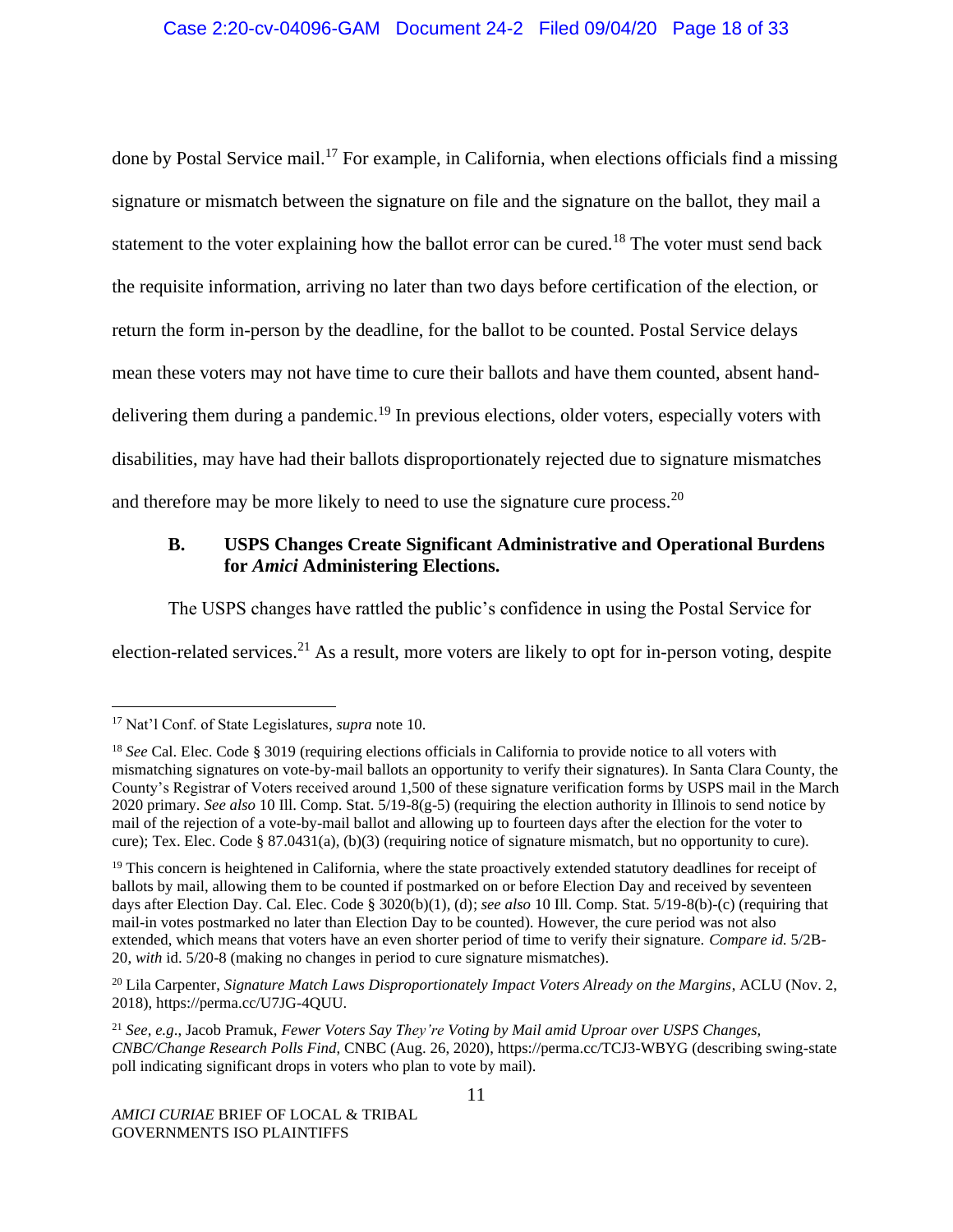the COVID-19 pandemic, or to seek out ballot boxes. Yet far more voters are receiving ballots by mail than in any prior election. As a result, *amici* will need to augment their plans for inperson voting, mail-in voting, ballot drop boxes, and other election services, imposing significant administrative and operational burdens only two months before the General Election.

## 1. Many *Amici* Must Seek to Expand In-Person Voting Options and Resources.

Due to the unreliability of USPS mail, *amici* must now seek to increase in-person voting opportunities to the extent practicable. These changes must be implemented only two months before the General Election and in accordance with state and local pandemic-related public health orders and recommendations. Yet many polling locations—many of which are senior centers and living facilities—are now declining to serve in that capacity due to COVID-19 concerns.<sup>22</sup> At the same time, *amici* may be unable to increase poll-worker staff at existing polling locations while maintaining a six-foot distance between work stations, as recommended by the Centers for Disease Control and Prevention. Given these constraints, some jurisdictions are now making significant changes to increase voting hours and otherwise supplement capacity to ensure all voters can safely exercise their right to vote. For instance, after the Postal Service informed the state of Texas of potential delays, to account for the uncertainty of whether voters will vote in person or by mail, Harris County approved an additional \$17 million outlay to both extend early voting hours to 10 p.m. on multiple nights, add one 24-hour voting period, and

<sup>&</sup>lt;sup>22</sup> For example, as of the end of August 2020, five senior centers or living facilities in Santa Clara County have declined to serve as polling locations due to COVID-19-related concerns.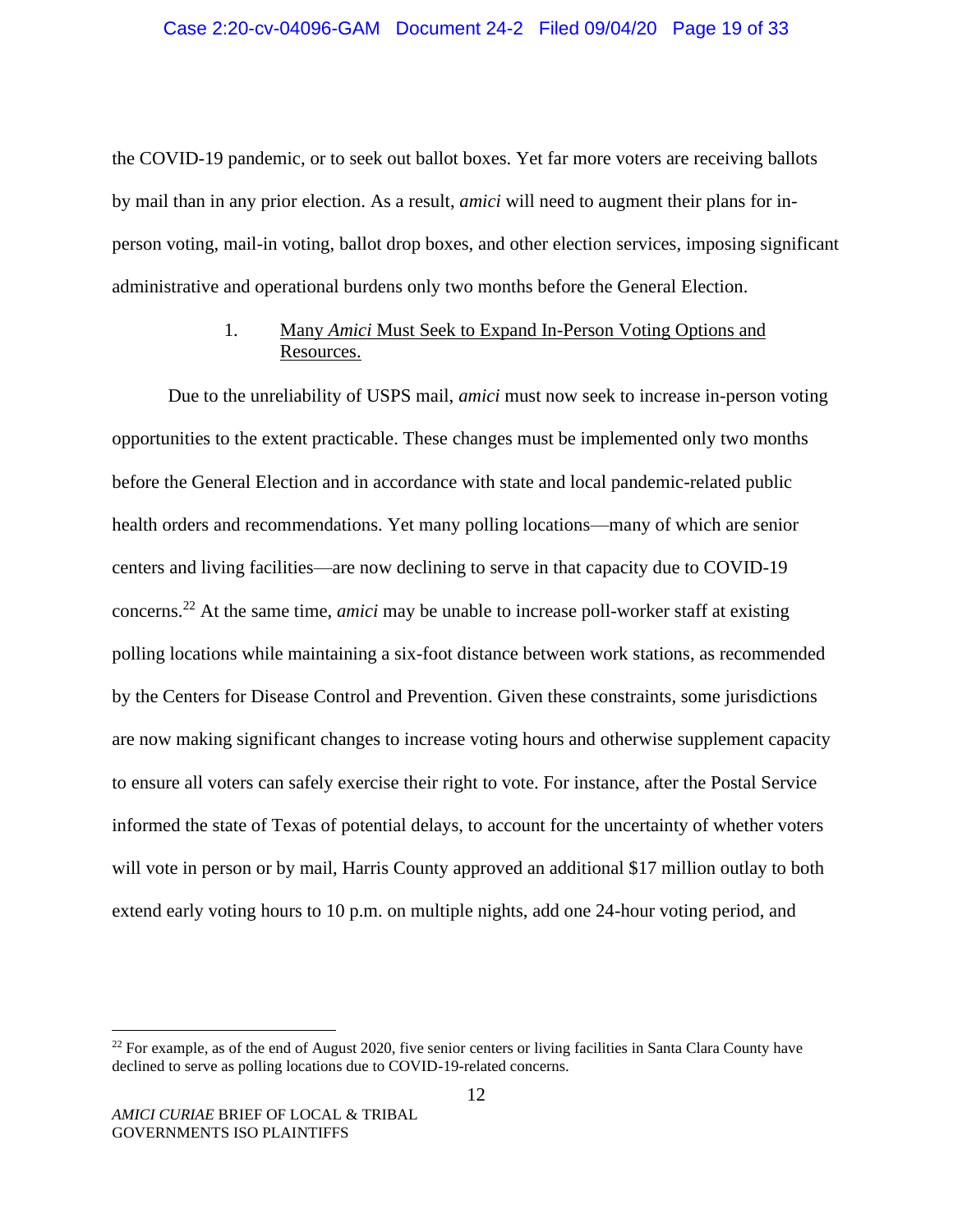### Case 2:20-cv-04096-GAM Document 24-2 Filed 09/04/20 Page 20 of 33

provide drive-through options, as well as to obtain new equipment to process an anticipated record number of ballots received by mail.<sup>23</sup>

However, for other local jurisdictions, increasing in-person voting capacity is not an option. For example, the Yurok Tribe, which is located in rural Del Norte and Humboldt counties in California, passed emergency legislation requiring the General Election to be conducted entirely by mail because of COVID-19 associated risks.<sup>24</sup> As a result, tribal voters are entirely dependent on the mail to vote. In an area where access to the Postal Service is already extremely limited, $25$  these voters now have no choice but to be subject to USPS's delays, increasing the likelihood that their ballots will not arrive or be returned in time to be counted. Ultimately, due to uncertainty caused by the USPS changes, many *amici* will have to prepare for both scenarios: increased voting at polling locations, and increased use of mail-in ballots and ballot boxes—even though budgets are tight and time to prepare is short.

# 2. Many *Amici* Will Need to Add Official Ballot Drop Boxes, More Frequently Empty Drop Boxes, and Increase Messaging Around Drop Box Availability.

Particularly where it is not possible to increase polling locations, *amici*, where possible, will need to increase the number of official drop boxes, drop box pick-ups, and messaging about drop box availability. In Santa Clara County, because of the USPS changes, the Registrar of Voters will need to add three additional routes to pick up drop box ballots. The County will also

<sup>23</sup> Zach Gespart, *Harris County OKs \$17M to Add Polls, Voting Hours and Drive-Thru Balloting For November Election*, Houston Chronicle (Aug. 25, 2020), https://perma.cc/XYK4-XNDE.

<sup>&</sup>lt;sup>24</sup> Emergency Yurok Tribe Election Ordinance  $\S$ § 4003, 4203, 4401, 4502 (Aug. 11, 2020).

<sup>&</sup>lt;sup>25</sup> In some Yurok tribal areas, mail cannot be delivered to households; rather, members depend on access to transportation to a local Post Office to pick up and send mail. The local Post Office has limited business hours and depends on a postal processing site in Eureka, California, leading to further mail delivery delays.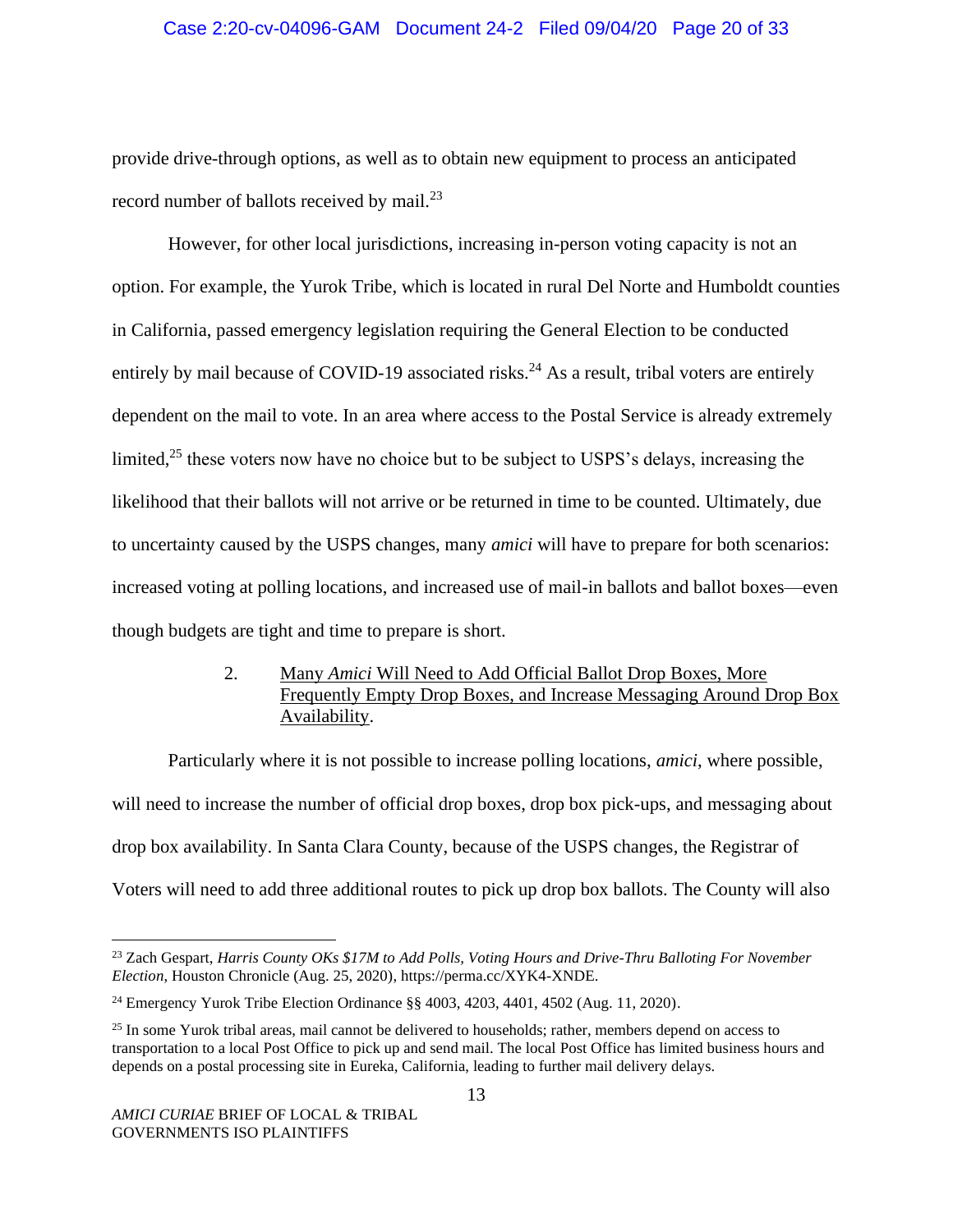#### Case 2:20-cv-04096-GAM Document 24-2 Filed 09/04/20 Page 21 of 33

need to place twenty-three additional boxes at locations that had high volume return in the March 2020 primary and to increase its public messaging to urge greater drop box use. The County and other *amici* must now seek to identify funds to provide these additional services at a time when local and tribal government budgets are facing enormous strains due to mounting COVID-related community needs that dwarf shrinking revenue.

Other *amici* are constrained from increasing drop box availability, putting additional pressure on *amici* to find other ways to expand voting opportunities. In Ohio, for example, the Secretary of State has issued a directive prohibiting any Board of Elections from using more than one drop box location per county.<sup>26</sup> That means that any resident of the City of Columbus, for example, can drop off their ballot at only *one* location—the Franklin County Board of Elections office—even though that location may be a long distance to travel, in some cases more than 25 miles roundtrip, for many residents of Columbus and broader Franklin County.<sup>27</sup> The same is true for the City of Cincinnati, where the only drop box is located outside of the City and is hard to access by public transit. In Harris County—and all counties in Texas—drop boxes are not permitted, though voters may deposit their ballots at the voting clerk's office. For these jurisdictions, even in the face of a pandemic, in-person voting will be the primary option for casting a vote due to the uncertainty caused by the USPS changes for voting by mail—putting

<sup>26</sup> Ohio Sec'y of State, *The Use of Drop Boxes and Additional Instructions for Curbside Voting* (Aug. 12, 2020), https://perma.cc/392P-MZGN ("Boards of elections are prohibited from installing a drop box at any other location other than the board of elections.").

<sup>&</sup>lt;sup>27</sup> In 2018, due to state restrictions, Franklin County only operated one early polling location. Almost half of the County's residents who voted in-person before Election Day lived within five miles of the polling location; those that lived further away used it "sparingly." Bill Bush, *Few Will Travel Far to Franklin County's Single Early-Voting Site, Analysis Finds*, Columbus Dispatch, Nov. 11, 2018, https://perma.cc/EG59-CW6A.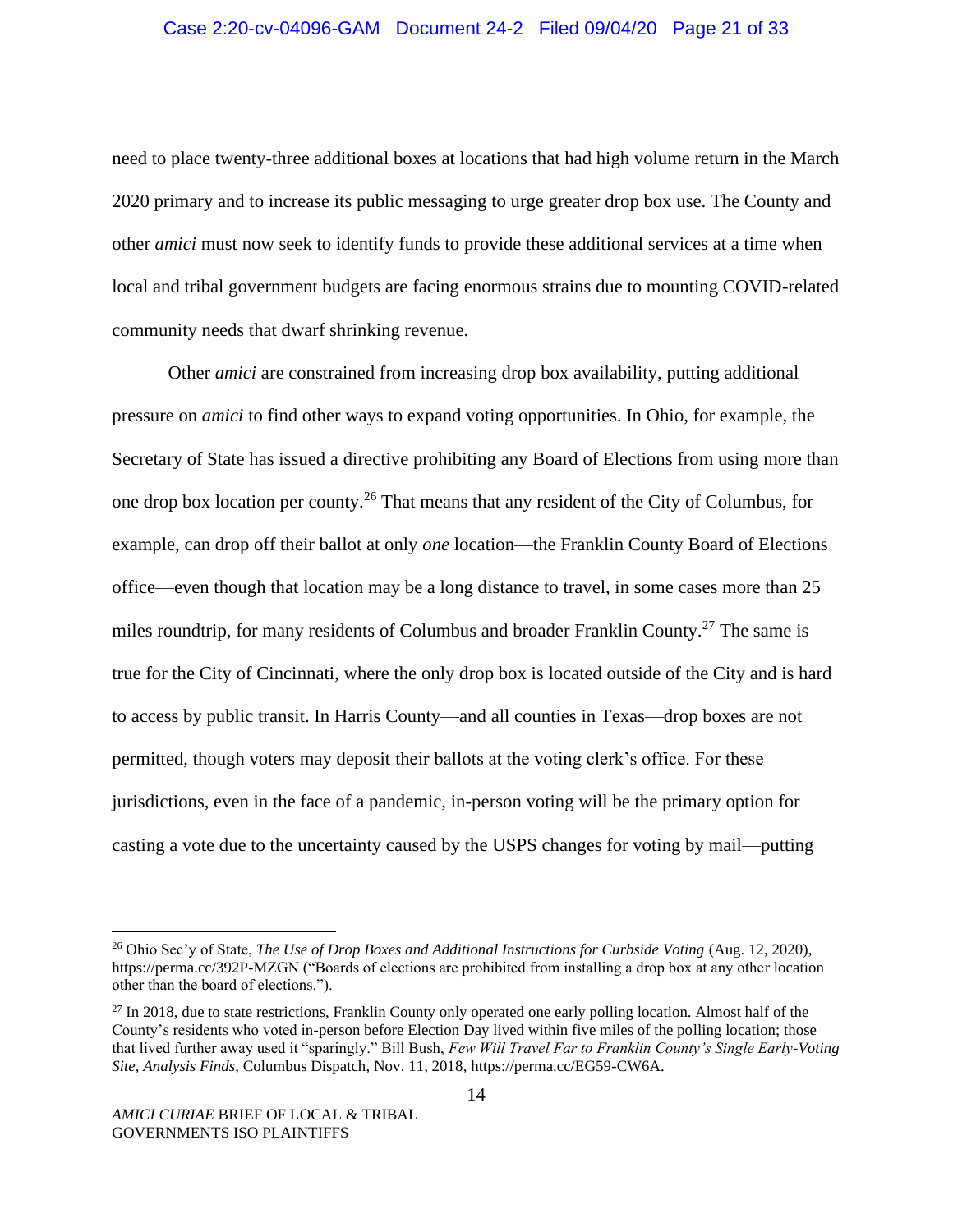#### Case 2:20-cv-04096-GAM Document 24-2 Filed 09/04/20 Page 22 of 33

even greater pressure on these jurisdictions to boost in-person voting capacity while adhering to public health orders and recommendations amid shrinking budgets.<sup>28</sup>

### 3. *Amici* Must Absorb Increased Mail and Other Costs.

The USPS's longstanding practice has been to treat all election mail as First Class mail, which means election mail receives priority and is typically delivered between two and five days after mailing.<sup>29</sup> Now, USPS has announced that election mail will instead be treated as standard mail, with delivery timeframes between three and ten days,  $30$  and possibly more when mail volumes are unusually high such as during the winter holidays. As a result, *amici* may need to pay approximately 35 cents more per piece of election mail to ensure it is treated as First Class  $mail<sup>31</sup>—a significant cost and logistical change with little time to locate funds. Other costs$ include a likely uptick in counter services required to address voting questions at various Registrars of Voters and Boards of Election offices and otherwise deal with the upheaval caused by the USPS changes. Marin County has already noted an increased number of concerned calls to its Registrar of Voters about USPS changes.

Taken together, these changes undermine the reliability of election-related mail—and *amici*'s election administration plans—on the eve of a Presidential General Election that *amici*

<sup>28</sup> *See* Tex. Elec. Code § 86.006. Harris County has piloted allowing these ballot drop boxes at eleven of the clerk's office's locations, making ballot delivery more accessible. Whether these ballot drops can occur during an extended early voting period is currently being litigated. *See* Bethany Blankley, *Candidates, Others Sue Secretary of State over Election Law Violations*, Ctr. Square (Aug. 21, 2020), https://perma.cc/T42Z-LE2N.

<sup>29</sup> *See* U.S. Postal Serv., *State and Local Election Mail – User's Guide*, Pub. No. 632 (Jan. 2020), https://perma.cc/TGE5-2NW5.

<sup>30</sup> *Id.*

<sup>31</sup> Erin Spaht, *VERIFY: No, the Post Office Did Not Triple the Cost States Pay to Mail Election Ballots*, WUSA (Aug. 13, 2020), https://perma.cc/Y2K7-6Z3C.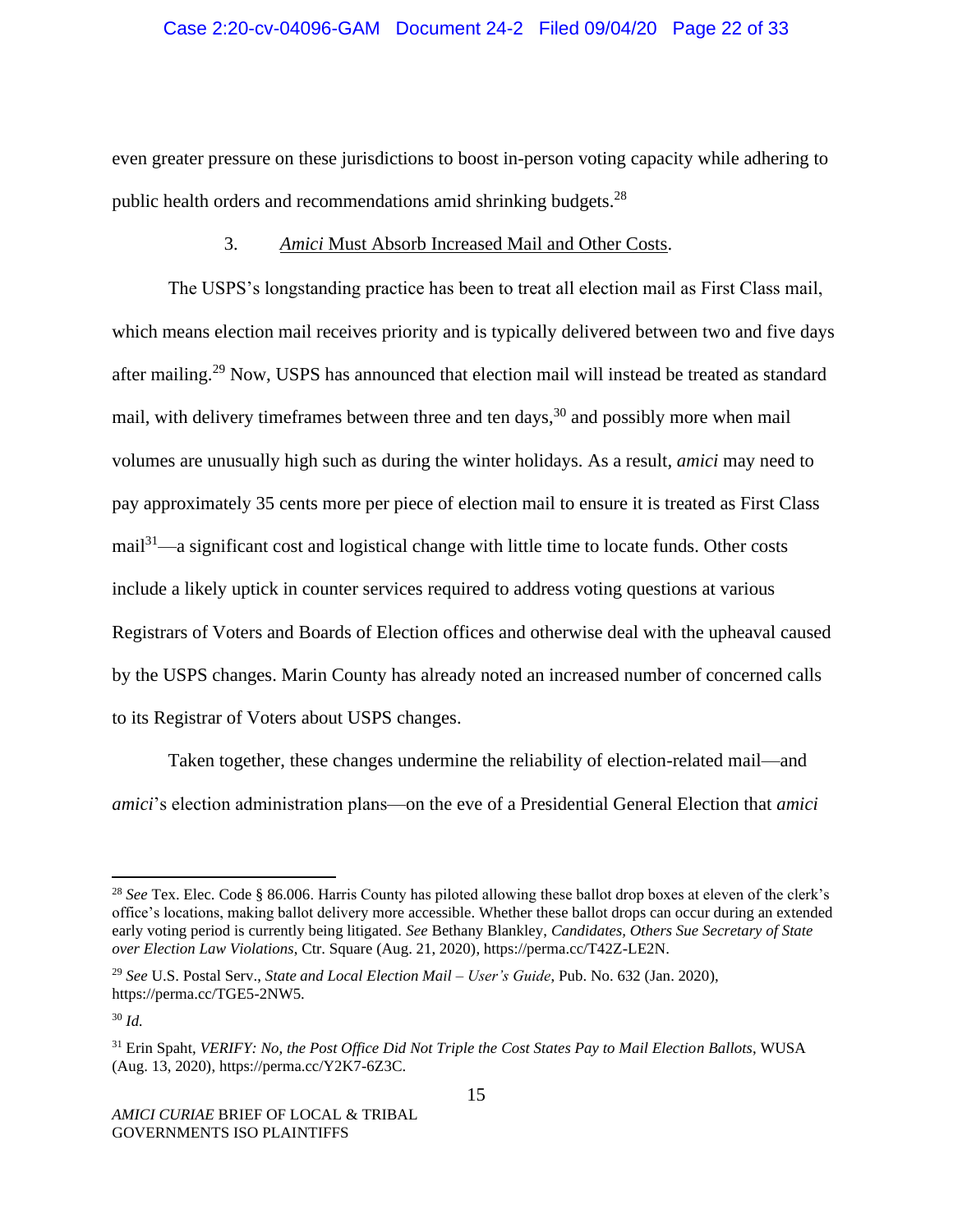must administer and facilitate during the worst pandemic in a century. Moreover, these changes come at a time when, as detailed below, USPS delays will impose significant non-election related costs on *amici*.

# **II. USPS CHANGES UNDERMINE OTHER CORE LOCAL AND TRIBAL GOVERNMENT FUNCTIONS.**

Separate and apart from the harms to election administration, the USPS changes will hamper other core local and tribal government functions. Indeed, USPS delays will further stress local government services at a time when they already face unprecedented challenges due to COVID-19. These impacts include delays in payments, enforcement actions, and critical health care services.

# **A. USPS Delays Interfere with Timely Payments to and from** *Amici* **and Increase Administrative Burdens.**

USPS delays will impede revenue streams that fund essential services for residents. *Amici* collect millions to billions of dollars in parking tickets, tax payments, and user fees, which support police and fire services, public schools, libraries, and park districts, among other things. Much of this revenue flows through the postal system—and is time-sensitive. Year-to-date, for example, the City of Chicago's Department of Finance has received over \$18 million in mailed parking tickets, red light camera violations, and speed camera violations; over \$233 million via mailed tax payments; and \$422 million in mailed payments related to its Aviation Department.<sup>32</sup> And in 2019, Chicago received over \$349 million via 403,813 mailed payments for its Utility Billing and Customer Services, which include water, sewer, and garbage fees and related taxes.

 $32$  These payments include, for example, payments for Landing Fees, Terminal Area Use Charges, Rents, Concessions, and other Passenger Facility Charges and Customer Facility Charges.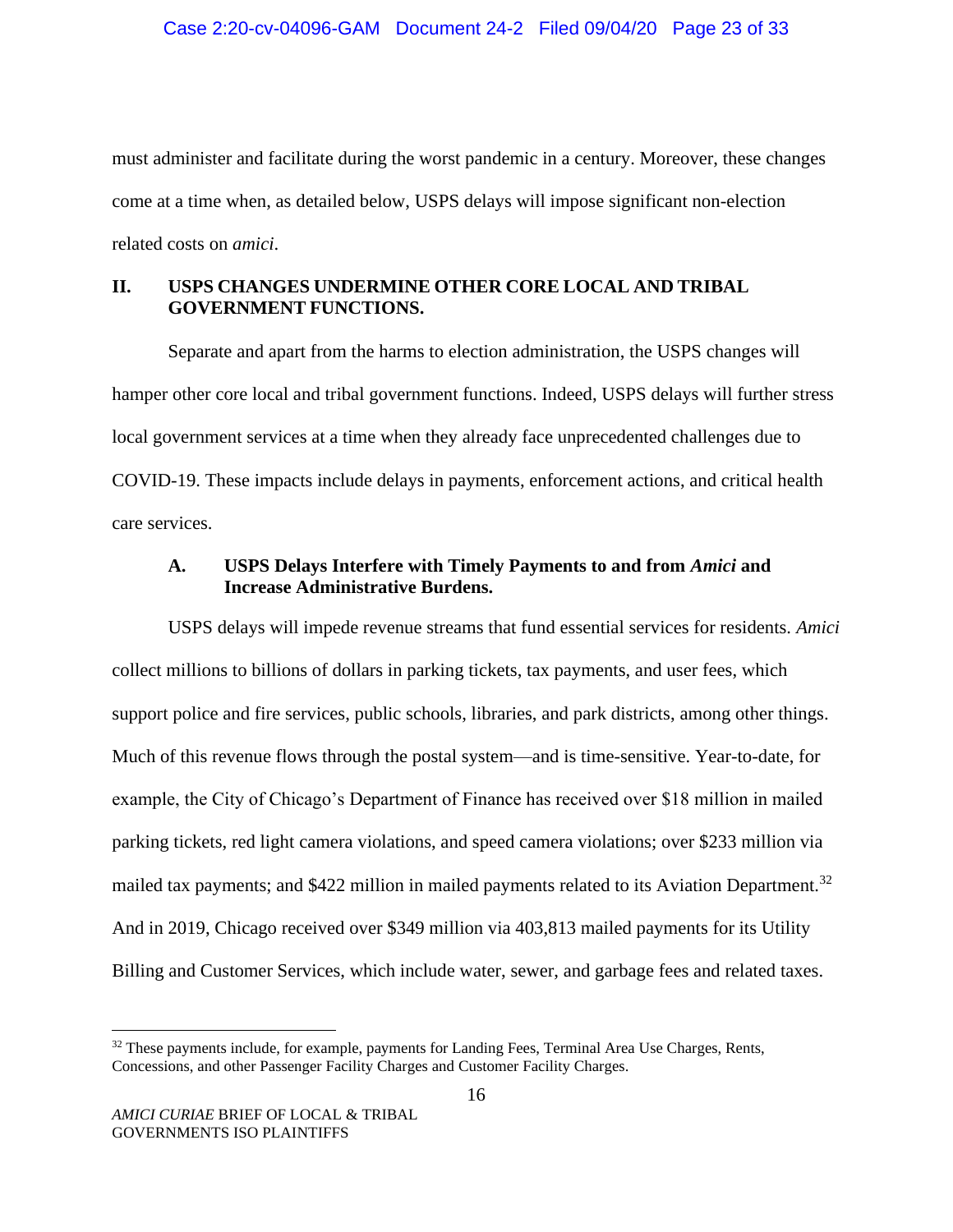Mail delays thus present a two-fold problem for local revenue streams. First, given that cities and counties collect up to billions of dollars through mail-in payments, even small delays can result in the loss of millions of dollars of earned interest income on savings or investments. These losses, in turn, directly impact *amici*'s bottom lines and budgets, which already are stretched thin during the pandemic and economic downturn. Second, mail delays create confusion for payees and additional operational burdens for local government employees. In Chicago, for example, an automated system electronically imposes late fees on parking ticket fines that are not paid within the allotted time. If a resident's otherwise timely payment gets delayed or lost in the mail, Chicago must then track the original payment, manually remove the late fee, and communicate with the payee regarding the true amount owed. Given the volume of parking tickets processed daily, particularly in larger cities, these extra administrative burdens can add up to significant manpower and notice costs at a time when localities already are facing significant budget and staffing cuts. $33$ 

Relatedly, USPS delays pose a threat to residents who rely on the mail for certain local government payments. In Cincinnati, for example, many residents receive retirement service and pension payments from the City through the mail. A mail delay of just a few days—at a time when 24% of Ohioans either missed their most recent housing payment or are not confident that

<sup>33</sup> *See, e.g.*, Mark Munro, *As COVID-19 Resurges, So Does the Threat to Local Budgets*, Brookings Inst. (June 2020), https://perma.cc/T9GC-SHZP (reporting that in June 2020, states and localities across the country already had laid off 1.5 million government workers as a result of COVID-19 budget cuts); *see also* Tony Romm, *Over 700 Cash-strapped Cities Halt Plans to Repair Roads, Water Systems, or Make Other Key Investments*, Wash. Post (June 23, 2020), https://perma.cc/XS42-7BF5.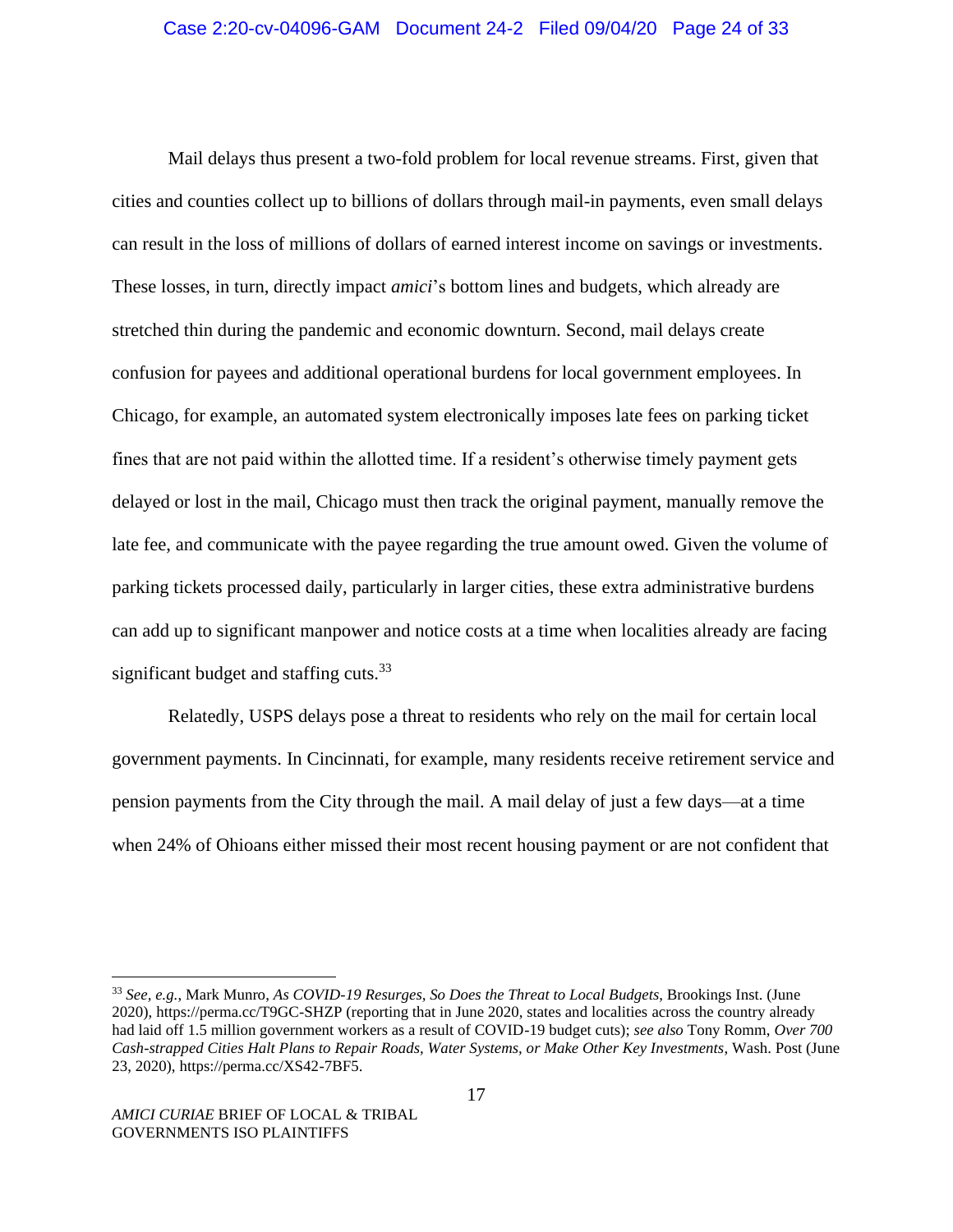they will be able to make their next one<sup>34</sup>—can make the difference between a missed or late payment and related fees. In the Yurok Tribe, fishermen confronted with depleted salmon stocks rely upon local governments to disburse disaster relief payments, sent through the mail, to make ends meet. Delays could be devastating for these fishermen. Similarly, the City of Chicago's Department of Family and Support Services operates a Rental Assistance Program to help those who may face homelessness due to COVID-19. Within the past four months, Chicago received over 500 applications for this program through the mail. Even with a significant increase in funding for the program in response to the pandemic, the Department receives twice the number of applications than it can fund in a single month. Because the program has a finite budget that is inadequate to address local demand, and because applications often require back-and-forth to ensure all requirements have been met, mail delays could cause applicants to miss out on this program, or to not apply to other assistance programs for which they would be eligible if their rental assistance applications were denied. As a result, more Chicago residents could be at risk of becoming homeless.

#### **B. USPS Delays Harm** *Amici***'s Enforcement Efforts.**

In addition to revenue collection, the USPS changes threaten to delay and undermine local enforcement efforts. Specifically, many local governments use the mail system to deliver code violation and fine notices. Timely delivery of these notices is thus crucial to correcting infractions as soon as possible and thereby protecting residents' safety and well-being.

<sup>34</sup> Samuel Stebbins & Grant Suneson, *Amid Coronavirus Pandemic, Missed Rent and Mortgage Payments Are Piling Up In Nearly Every State*, USA Today (July 2020), https://perma.cc/DVA4-LQ7A.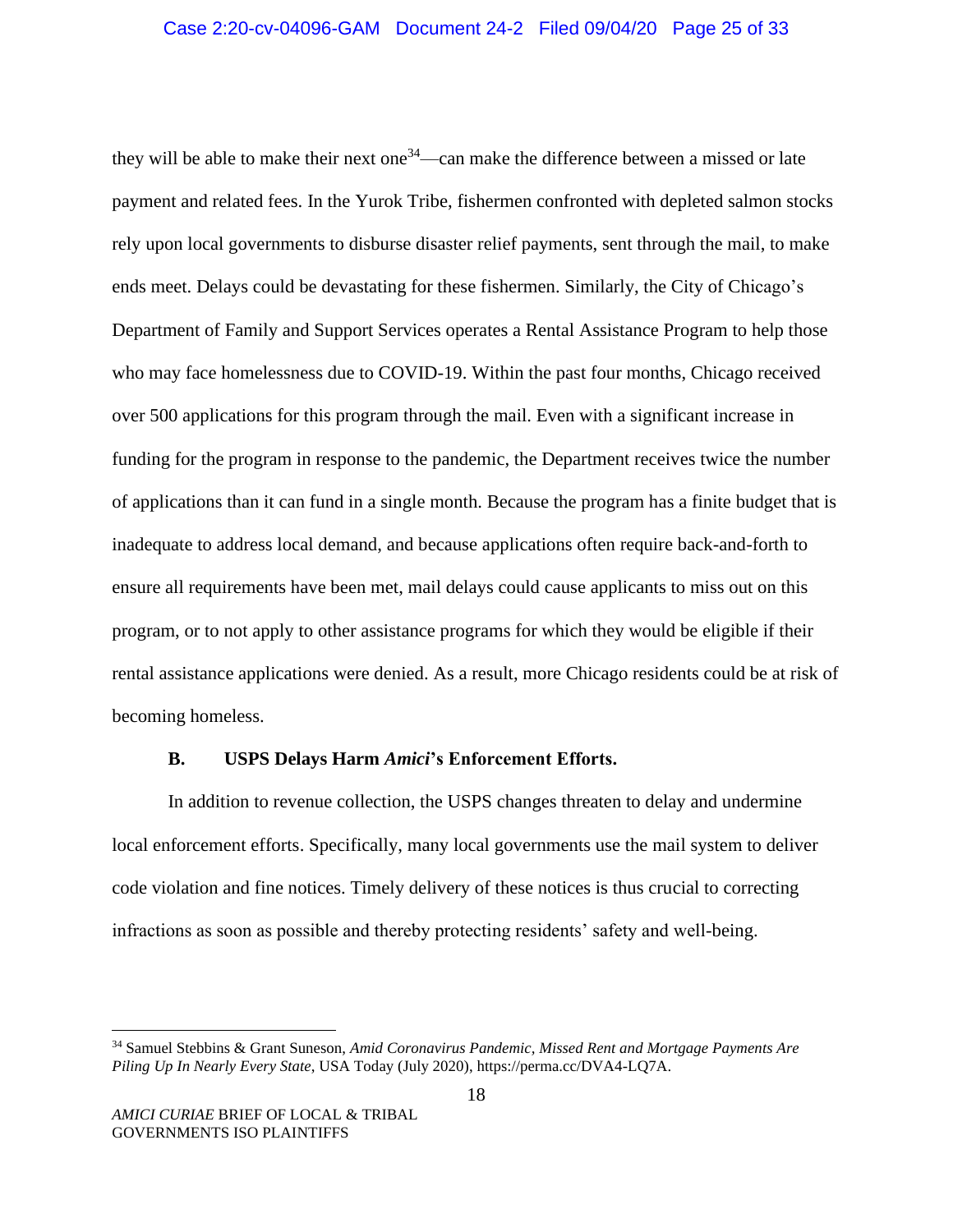#### Case 2:20-cv-04096-GAM Document 24-2 Filed 09/04/20 Page 26 of 33

In Cincinnati, for example, the City relies on the mail system to enforce building standards and prevent mass foreclosures. Indeed, the Cincinnati Department of Buildings and Investigations—responsible for maintaining the health, safety, and welfare of Cincinnati residents in connection with residential and commercial buildings<sup>35</sup>—spends \$41,000 on postage costs alone each year. Cincinnati uses this postage to send out critical notices concerning building demolitions and repairs that violate city code and face administrative proceedings.<sup>36</sup> A delay in these notices may, as a result, perpetuate or create dangerous conditions for residents. Moreover, Cincinnati requires that within ten business days of filing a foreclosure action on residential property, banks register—through the mail—the vacant or foreclosed property with the city and maintain it until it is sold or reoccupied.<sup>37</sup> Accurate and timely registrations are critical to Cincinnati's efforts to track and combat the proliferation of abandoned properties and neighborhood blight, particularly in the present economic downturn.<sup>38</sup>

Code enforcement extends beyond building violations and, in fact, touches almost every aspect of residents' everyday lives. In an average year, for example, the City of Chicago's Department of Streets and Sanitation writes 40,000 to 50,000 tickets for violations, including overgrown weeds, overflowing garbage, and rat harborage—all of which are sent via USPS mail. Accordingly, even a few days' delay in mail can create and exacerbate unsafe and unsanitary living conditions.

<sup>35</sup> Cincinnati, Ohio, Mun. Code § 1101-63.

<sup>36</sup> *Id*. §§ 1101-57, 1101-61, 1101-81.

<sup>37</sup> *Id.* § 1123-05.

<sup>38</sup> *See supra*, note 33.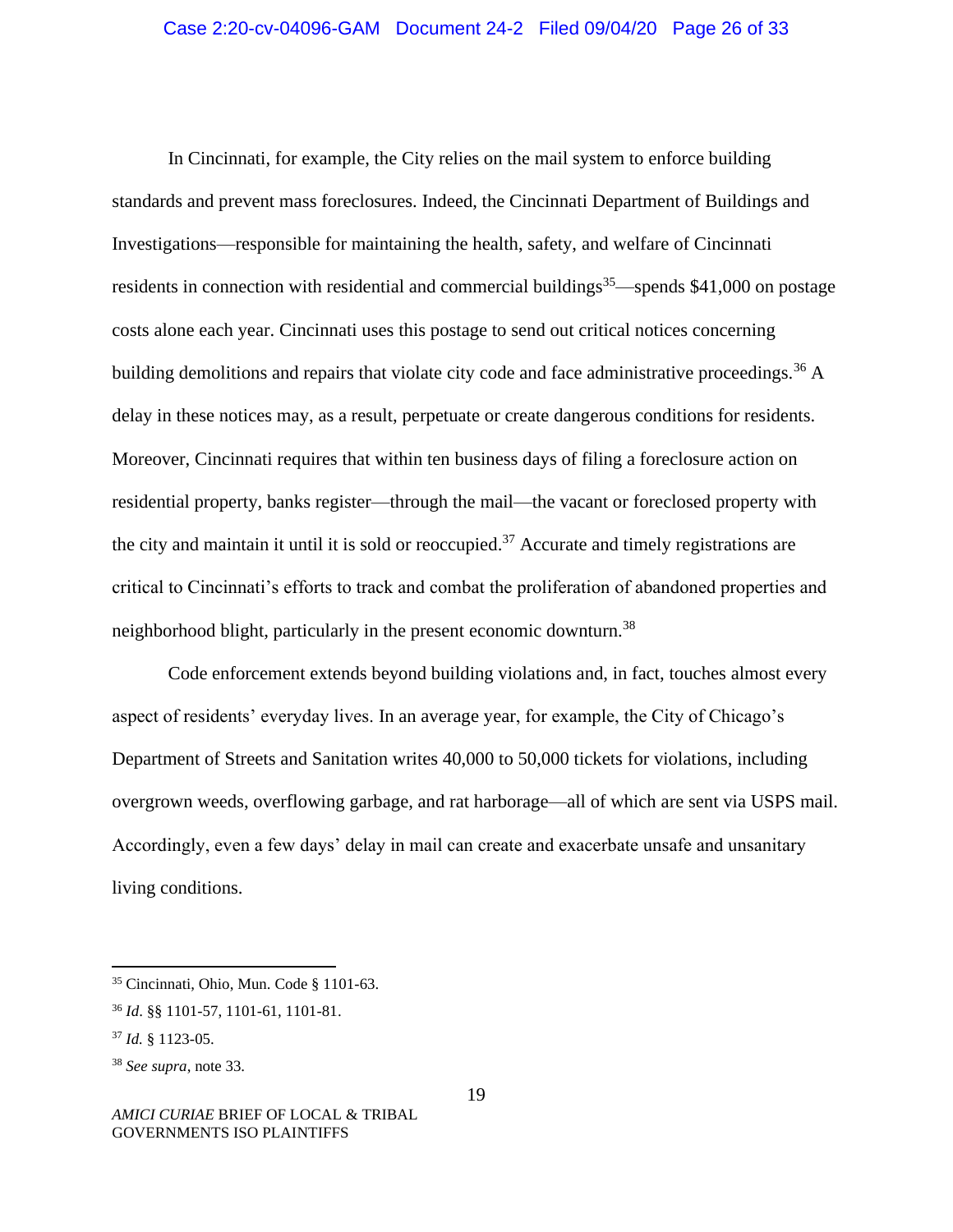### Case 2:20-cv-04096-GAM Document 24-2 Filed 09/04/20 Page 27 of 33

More generally, *amici* rely upon the mail for basic registration and authorization functions. Chicago's Department of Business Affairs and Consumer Protection, for example, depends on the mail to send out business license applications, certificates, and account documents, including new licenses, cancellation forms, and license payments. Delays in this official correspondence can create significant confusion and backlogs in the licensing process, thus adding to the City's administrative burdens and harming businesses forced to delay their operations while waiting on documents.

### **C. USPS Delays Undermine Critical Local Health Care Services.**

USPS delays present a particularly acute problem for locally administered health care services, which many *amici* provide to millions of residents. Many of these local health care systems use the mail system to provide aspects of this care.

Cook County, Illinois, for example, operates one of the largest hospital systems in the nation. In this role, Cook County Health's mail order pharmacy fulfills more than 20,000 prescriptions each month and relies on USPS to deliver prescriptions to patients.<sup>39</sup> In July 2020, 23% of those prescriptions—more than 5,000 prescriptions—were delayed.<sup>40</sup> In comparison, less than 1% of prescriptions faced delays in March of  $2020<sup>41</sup>$  And already-vulnerable populations are disproportionately impacted by these delays. In certain zip codes within the Chicago area's South Side neighborhoods, for example, as many of 50% of Cook County Health's mail order

<sup>39</sup> Cook County Government, *Cook County Health Patients Experience Major Delays in Mail Deliveries for Daily Medical Prescriptions* (Aug. 24, 2020), https://perma.cc/NBH3-HH43.

<sup>40</sup> *Id*.

<sup>41</sup> *Id*.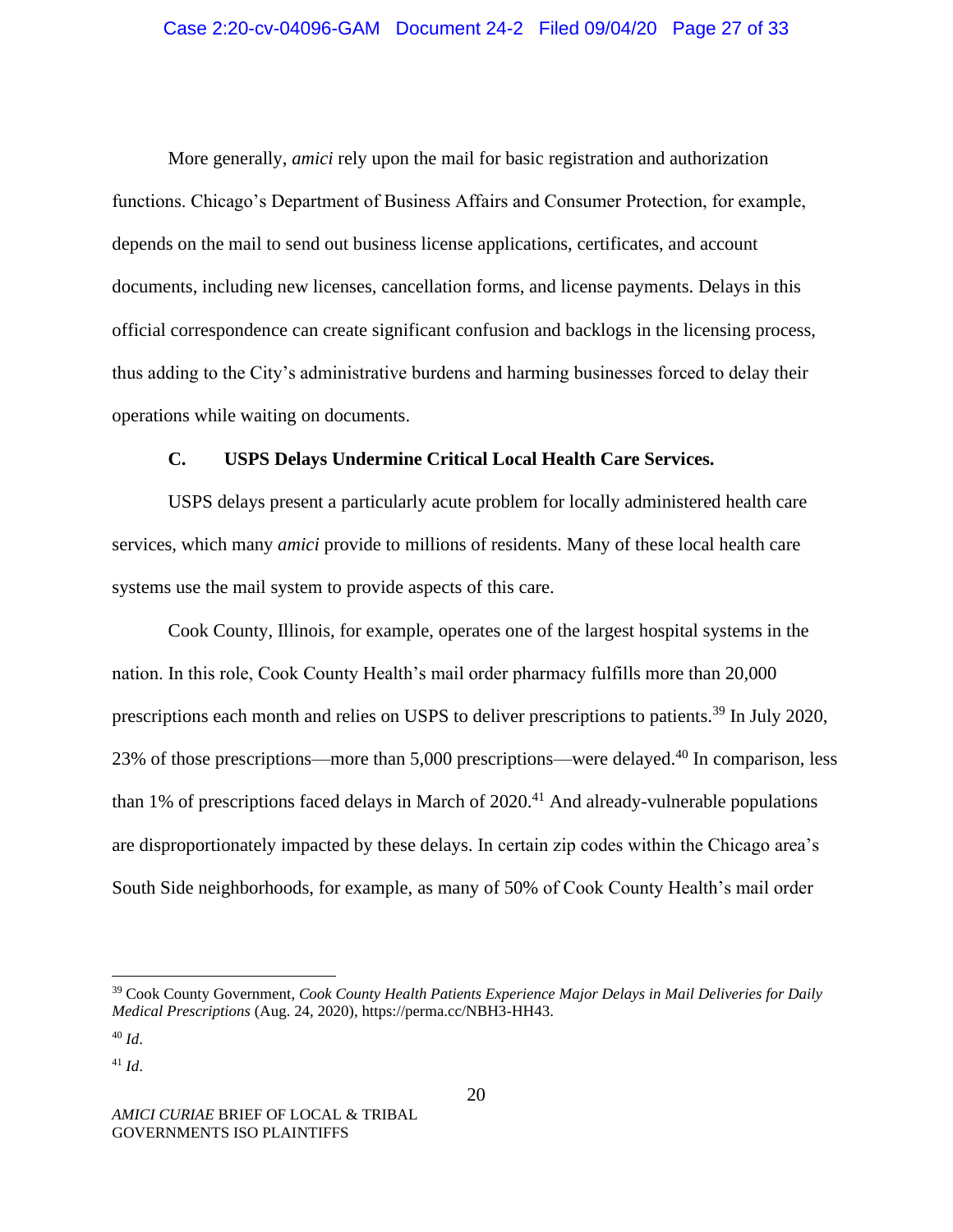prescriptions faced mail delays in July.<sup>42</sup> Similarly, members of the Yurok Tribe—many of whom already face severely limited mail conditions—depend on mail order prescriptions delivered through the United Indian Health Services.<sup>43</sup> The Los Angeles County Department of Health Services ("DHS") has seen a marked increase in patients receiving their prescriptions by mail during the COVID-19 pandemic, jumping from about 15-16% prior to the pandemic to over 70-72% of patients during it. However, DHS reports that since the USPS policy changes, delivery times for prescriptions have shifted from three to five days to as long as three weeks.

These medication delays have life-threatening consequences, particularly when in-person options pose significant health risks during the pandemic. As the Chief Medical Officer at Cook County Health has explained, "[i]n many cases, these [delayed prescriptions] are life-saving medications that treat diabetes, hypertension and other chronic illnesses. Without these medications, patients are at risk for complications that could lead to emergency room visits and hospitalizations at a time when we are asking people to stay home."<sup>44</sup> Indeed, the Postal Service's cost-cutting measures will exacerbate the spread of COVID-19 in more ways than one: local government health care providers not only rely upon mail-prescriptions to encourage patients to stay home, but also use the postal system for infectious disease contact tracing and quarantine notices for individuals without reliable internet or phone. A postal delay of just one

<sup>42</sup> *Id*.

<sup>&</sup>lt;sup>43</sup> The Yurok Tribe is one of nine tribes that joined a consortium to operate the United Indian Health Services' network of clinics. United Indian Health Servs., *Consortium Tribes*, https://perma.cc/KT53-35ZS. During the pandemic, the network has recommended that patients receive their prescriptions by mail to avoid in-person contact. United Indian Health Servs, *UIHS COVID-19 Response*, Facebook (Apr. 2, 2020), https://perma.cc/C3SM-GBW8.

<sup>44</sup> Cook County Government, *supra* 39.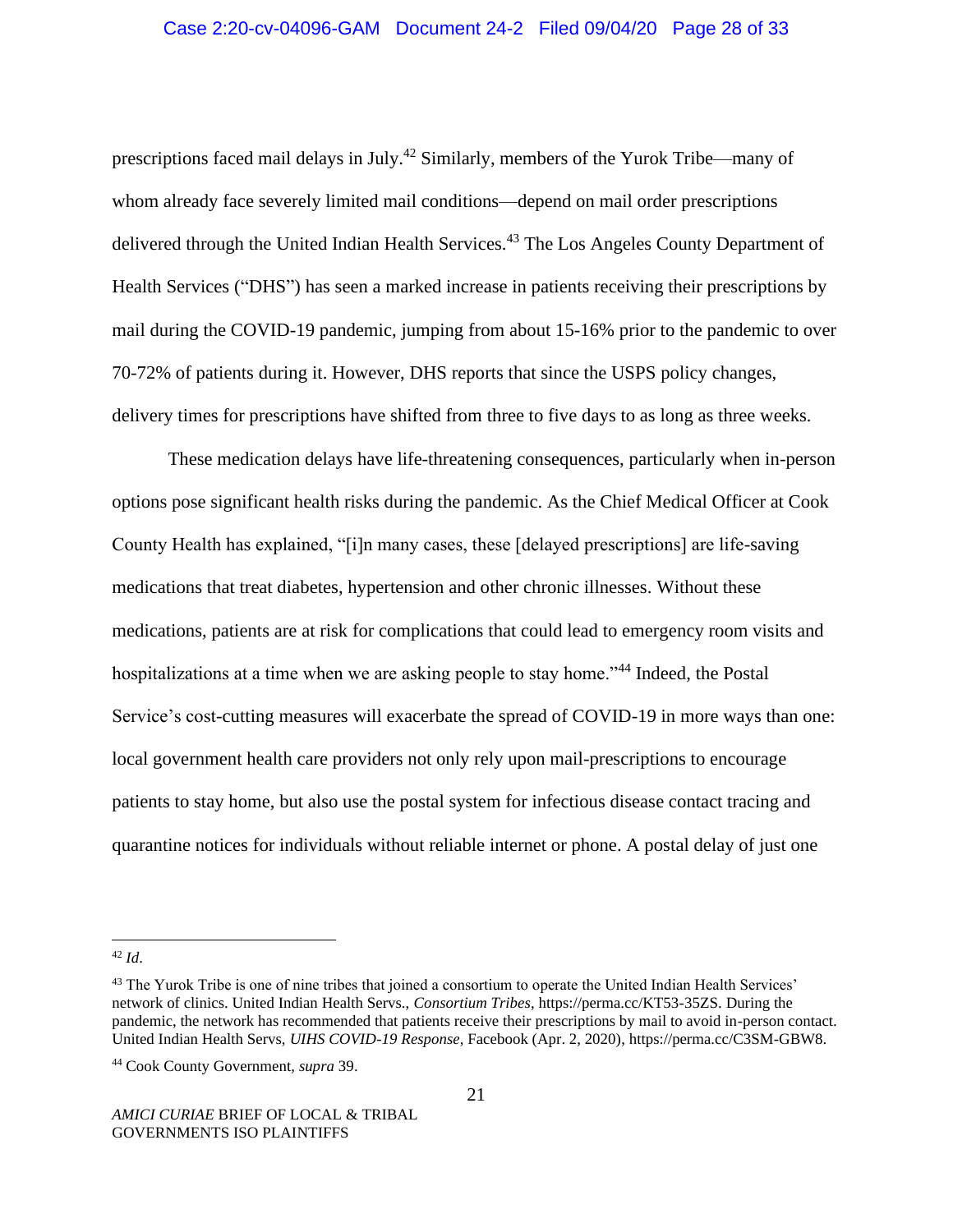#### Case 2:20-cv-04096-GAM Document 24-2 Filed 09/04/20 Page 29 of 33

day could, as a result, lead to innumerable infections if an unknowingly infected person goes to work or school while waiting for results, undermining efforts to control an outbreak.

*Amici*'s mail-related health care services extend beyond prescription programs and the mailing of COVID-19 notices and test results. The State of Ohio, for example, has the fourth highest rate of opioid-involved overdose deaths in the country,  $45$  and Columbus and its surrounding suburbs have the highest number of overdose deaths—543 in 2019—in the state.<sup>46</sup> To combat this crisis, Columbus mails free naloxone kits—used to prevent overdoses—through the mail to clinic providers and others.<sup>47</sup> A delay in receiving these kits could directly result in preventable deaths. Relatedly, through the mail, the City of Cincinnati provides testing for sexually-transmitted diseases and screening for cancer and other chronic illnesses, such as diabetes.<sup>48</sup> And because testing results are confidential, the City mails notices to vulnerable patients, including elderly or unsheltered community members, to request that they follow up with the Department of Health via phone or in person. In these instances, mail delays could worsen health outcomes not only for the recipients, but also for those with whom they may come into contact.

<sup>45</sup> Nat'l Inst. of Health, *National institute on Drug Abuse: Opioid Summaries by State (2018)*, https://perma.cc/EV5W-32WA.

<sup>46</sup> Catherine Candisky, *Ohio Drug Overdose Deaths Back on Rise*, Columbus Dispatch (July 21, 2020), https://perma.cc/BP65-LQCU.

<sup>47</sup> Columbus, Ohio, *Access to Naloxone*[, https://perma.cc/9ZZ3-CVTU.](https://perma.cc/9ZZ3-CVTU)

<sup>48</sup> U.S. Dep't of Health & Human Servs., *Cincinnati City Health Department: Northside Health Center*, https://perma.cc/A62G-BSEX.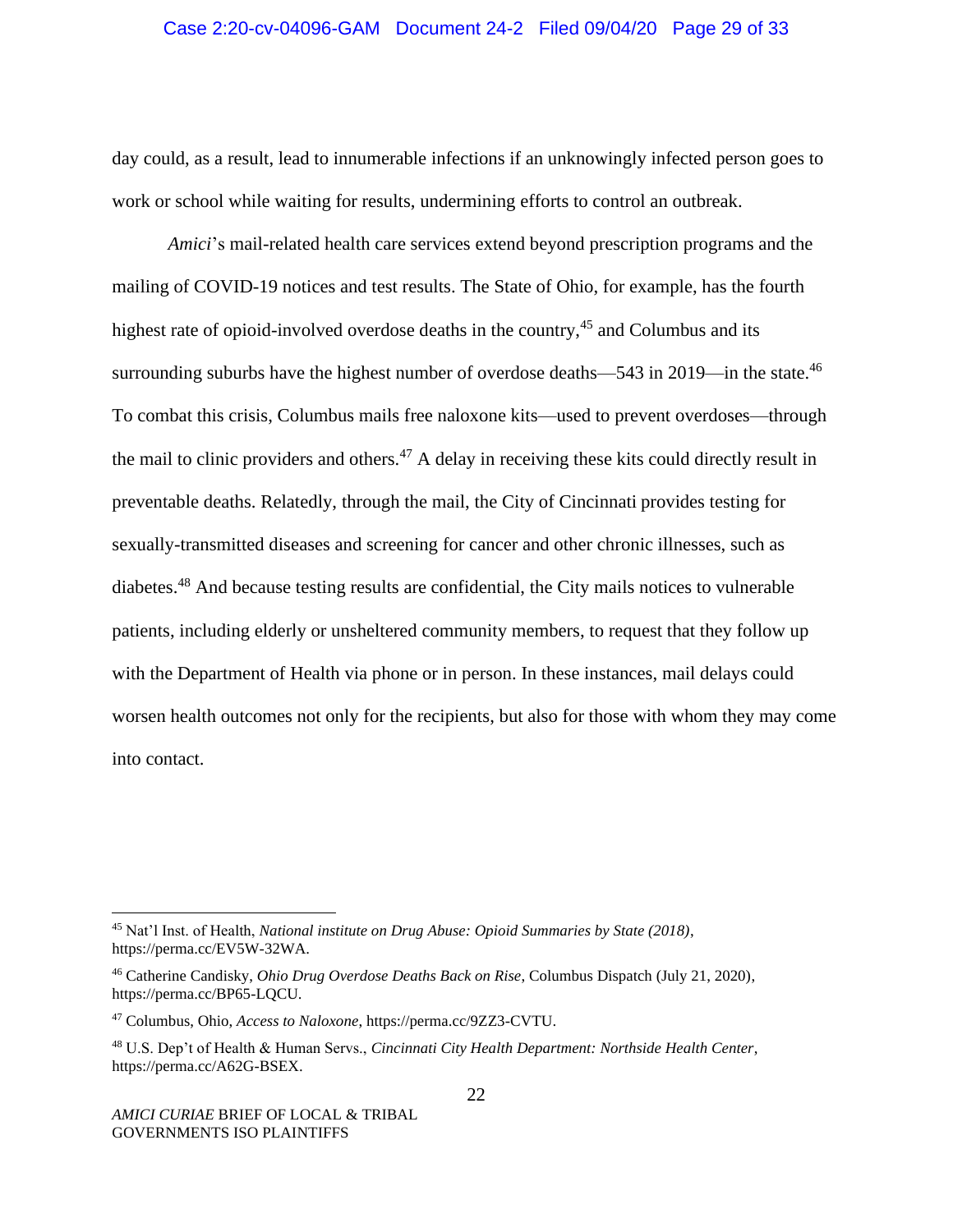#### **CONCLUSION**

For the foregoing reasons, *amici* urge the Court to grant Plaintiffs' motion for preliminary

injunction.

MARCEL S. PRATT Solicitor of the City of Philadelphia

By: */s/ Sean McGrath* Diana P. Cortes (PA ID No. 204274) Chair, Litigation Group Eleanor N. Ewing (PA ID No. 28226) Chief Deputy City Solicitor Benjamin H. Field (PA ID No. 204569) Divisional Deputy City Solicitor Sean McGrath (PA ID No. 322895) Assistant City Solicitor Michael W. Pfautz (PA ID No. 325323) Assistant City Solicitor Affirmative & Special Litigation City of Philadelphia Law Department 1515 Arch Street, 15th Floor Philadelphia, PA 19102 sean.mcgrath@phila.gov Tel. (215) 683-5444 Fax (215) 683-5299

*Attorneys for the City of Philadelphia*

*/s/ Lauren E. Miller* Jessica M. Scheller Chief; Advice, Business & Complex Litigation Division Lauren E. Miller Special Assistant State's Attorney Civil Actions Bureau - Affirmative & Impact Litigation Cook County State's Attorney's Office 500 Richard J. Daley Center Chicago, IL 60602

Respectfully submitted,

JAMES R. WILLIAMS COUNTY COUNSEL

By: */s/ Julia B. Spiegel*

James R. Williams, County Counsel Greta S. Hansen, Chief Assistant County Counsel Tony LoPresti, Assistant County Counsel Laura S. Trice, Lead Deputy County Counsel Julia B. Spiegel, Deputy County Counsel Mary E. Hanna-Weir, Deputy County Counsel 70 West Hedding Street, East Wing, Ninth Floor San José, California 95110-1770

*Attorneys for the County of Santa Clara, California*

ZACH KLEIN CITY ATTORNEY

*/s/ Richard N. Coglianese*

Zach Klein, City Attorney Richard N. Coglianese, City Solicitor General 77 South Front Street, 4th Floor Columbus, Ohio 43215

*/s/ Jonathan B. Miller* Jonathan B. Miller, Legal Director LiJia Gong, Counsel Sophia TonNu, Legal Fellow Victoria Stilwell, Staff Attorney PUBLIC RIGHTS PROJECT 4096 Piedmont Avenue #149, Oakland, California 94611

*Attorneys for the City of Columbus, Ohio*

*Attorneys for Cook County, Illinois*

Dated: September 4, 2020

*AMICI CURIAE* BRIEF OF LOCAL & TRIBAL GOVERNMENTS ISO PLAINTIFFS

23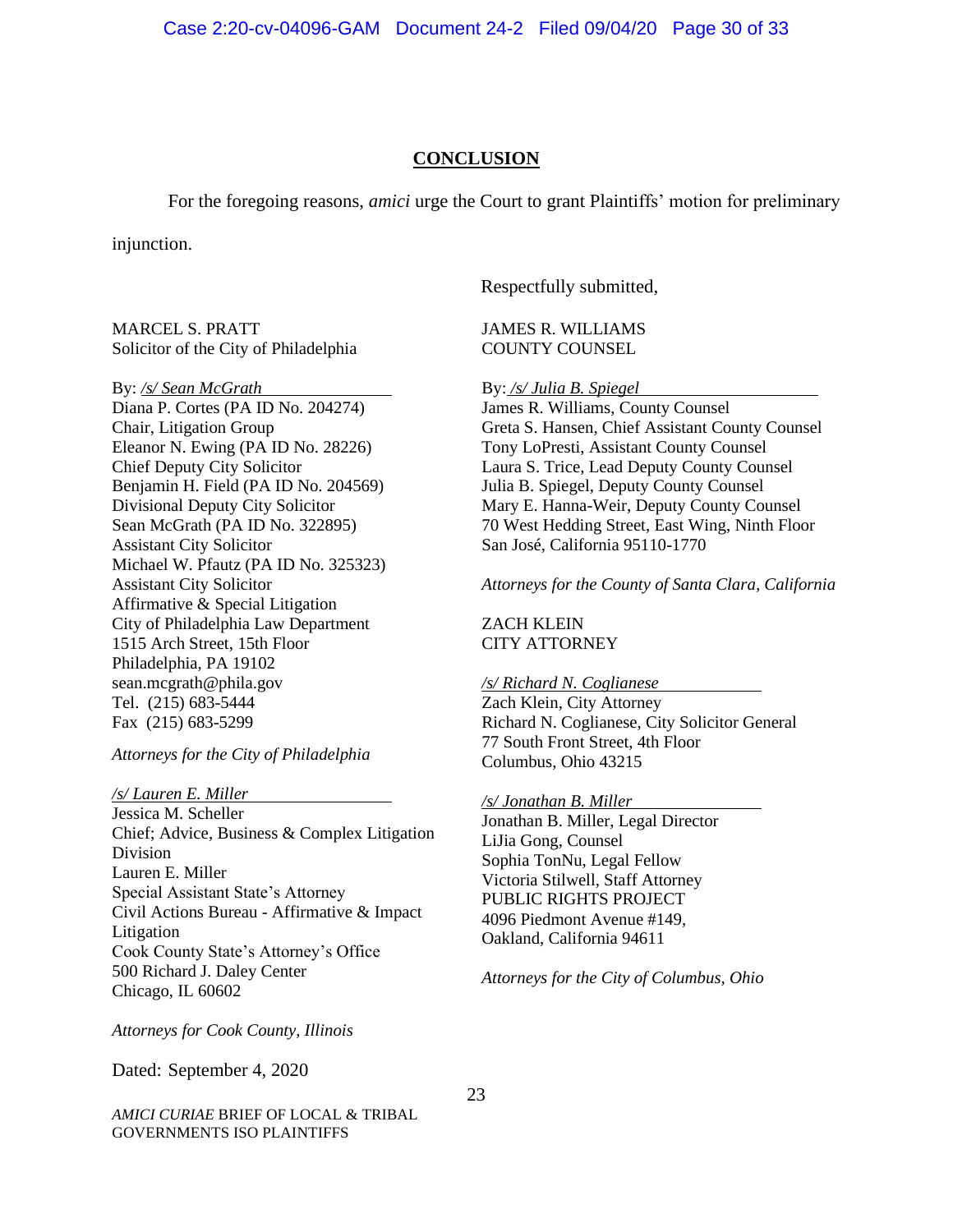### **ADDITIONAL COUNSEL**

#### YIBIN SHEN

City Attorney 2263 Santa Clara Avenue Room #280 Alameda, CA 94501 *Attorney for the City of Alameda, California*

NINA HICKSON City Attorney 55 Trinity Avenue, Suite 5000 Atlanta, GA 30303 *Attorney for the City of Atlanta, Georgia*

ANNE L. MORGAN City Attorney P.O. Box 1546 Austin, TX 78701-1546 *Attorney for the City of Austin, Texas*

FARIMAH FAIZ BROWN City Attorney 2180 Milvia Street, 4th Floor Berkeley, CA 94704 *Attorney for the City of Berkeley, California*

EUGENE L. O'FLAHERTY Corporation Counsel City Hall, Room 615 Boston MA, 02201 *Attorney for the City of Boston, Massachusetts*

NANCY E. GLOWA City Solicitor City of Cambridge 795 Massachusetts Avenue Cambridge, MA 02139 *Attorney for the City of Cambridge, Massachusetts*

MARK A. FLESSNER Corporation Counsel 30 N. LaSalle Street, Suite 800 Chicago, IL 60602 *Attorney for the City of Chicago, Illinois*

ANDREW W. GARTH Interim City Solicitor 801 Plum Street, Room 214 Cincinnati, Ohio 45202 *Attorney for the City of Cincinnati, Ohio*

BARBARA J. DOSECK City Attorney 101 W. Third Street P.O. Box 22 Dayton, OH 45401 *Attorney for the City of Dayton, Ohio*

RAFAEL E. ALVARADO JR. City Attorney 2415 University Ave. East Palo Alto, CA 94303 *Attorney for the City of East Palo Alto, California*

ANGELA WHEELER City Attorney 1101 S. Saginaw Street Flint, MI 48502 *Attorney for the City of Flint, Michigan*

RODNEY POL, JR. City Attorney 401 Broadway, Suite 101 Gary, IN 46402 *Attorney for the City of Gary, Indiana*

VINCE RYAN Harris County Attorney 1019 Congress St., 15th Floor Houston, Texas 77002 *Attorney for Harris County, Texas*

RONALD C. LEWIS City Attorney 900 Bagby, 4th Floor Houston, TX 77002 *Attorney for the City of Houston, Texas*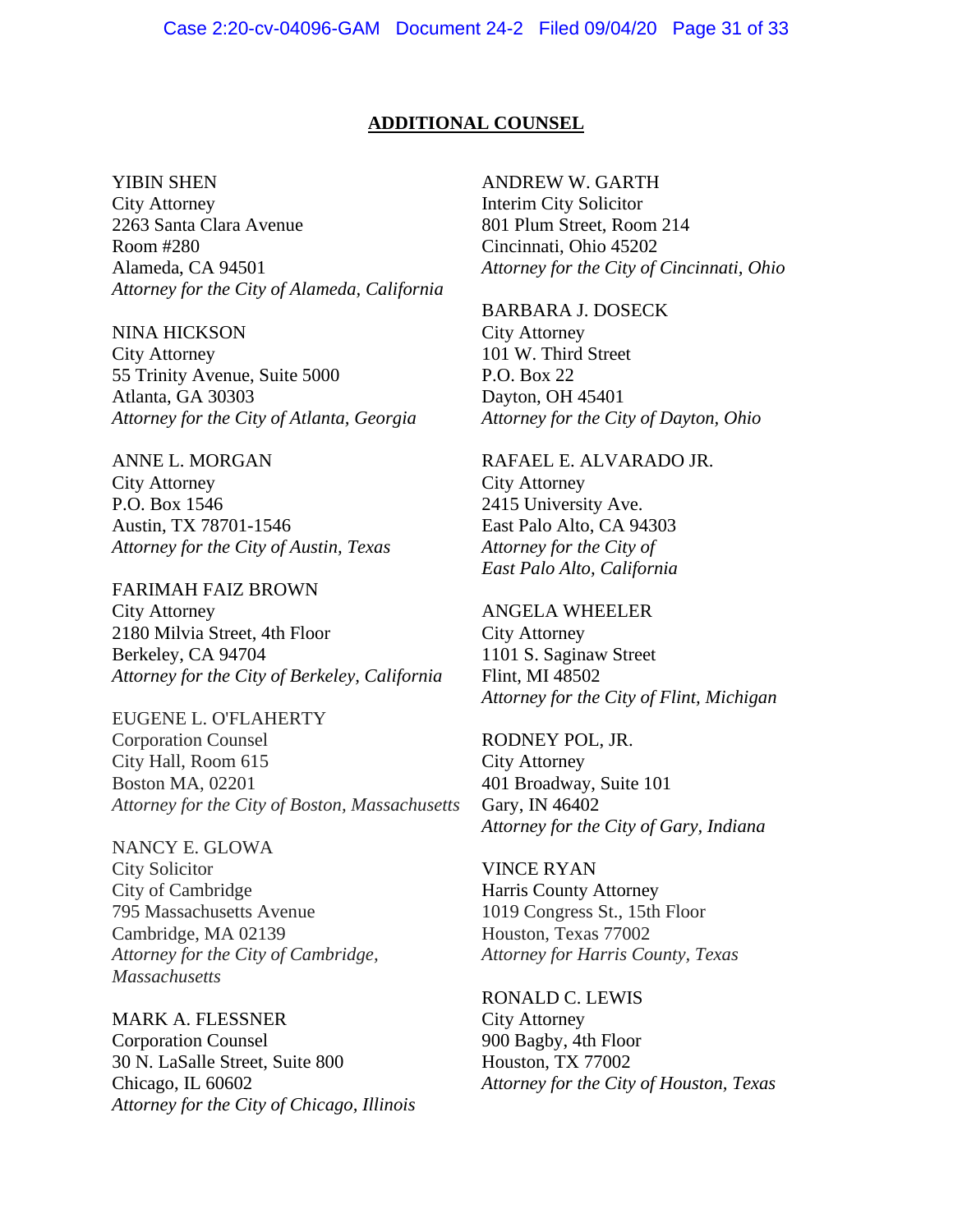#### Case 2:20-cv-04096-GAM Document 24-2 Filed 09/04/20 Page 32 of 33

MARY C. WICKHAM County Counsel 648 Kenneth Hahn Hall of Administration 500 West Temple Street Los Angeles, CA 90012 *Attorney for the County of Los Angeles, California*

#### MICHAEL N. FEUER

City Attorney 200 North Main Street, 8th Floor Los Angeles, CA 90012 *Attorney for the City of Los Angeles, California*

MICHAEL HAAS City Attorney 210 Martin Luther King Jr. Blvd., Room 401 Madison, WI 53703 *Attorney for the City of Madison, Wisconsin*

BRIAN E. WASHINGTON County Counsel 3501 Civic Center Drive, Suite 275 San Rafael, CA 94903 *Attorney for Marin County, California*

LESLIE J. GIRARD County Counsel 168 West Alisal Street, 3rd Floor Salinas, CA 93901 *Counsel for the County of Monterey, California*

BARBARA J. PARKER City Attorney One Frank Ogawa Plaza Sixth Floor Oakland, CA 94612 *Attorney for the City of Oakland, California*

YVONNE S. HILTON City Solicitor City County Building 414 Grant Street Pittsburgh, PA 15219 *Attorney for the City of Pittsburgh, Pennsylvania*

TRACY REEVE

City Attorney 1221 SW Fourth Avenue, Room 430 Portland, OR 97204 *Attorney for the City of Portland, Oregon*

LYNDSEY M. OLSON City Attorney 400 City Hall and Courthouse 15 West Kellogg Boulevard Saint Paul, MN 55102 *Attorney for the City of Saint Paul, Minnesota*

ANTHONY P. CONDOTTI City Attorney Atchinson, Barisone & Condotti P.O. Box 481

Santa Cruz, CA 95061 *Attorney for the City of Santa Cruz, California*

PETER S. HOLMES Seattle City Attorney 701 Fifth Avenue, Suite 2050 Seattle, WA 98104-7097 *Attorney for the City of Seattle, Washington*

FRANCIS X. WRIGHT, JR. City Solicitor 93 Highland Avenue Somerville, MA 02143 *Attorney for the City of Somerville, Massachusetts*